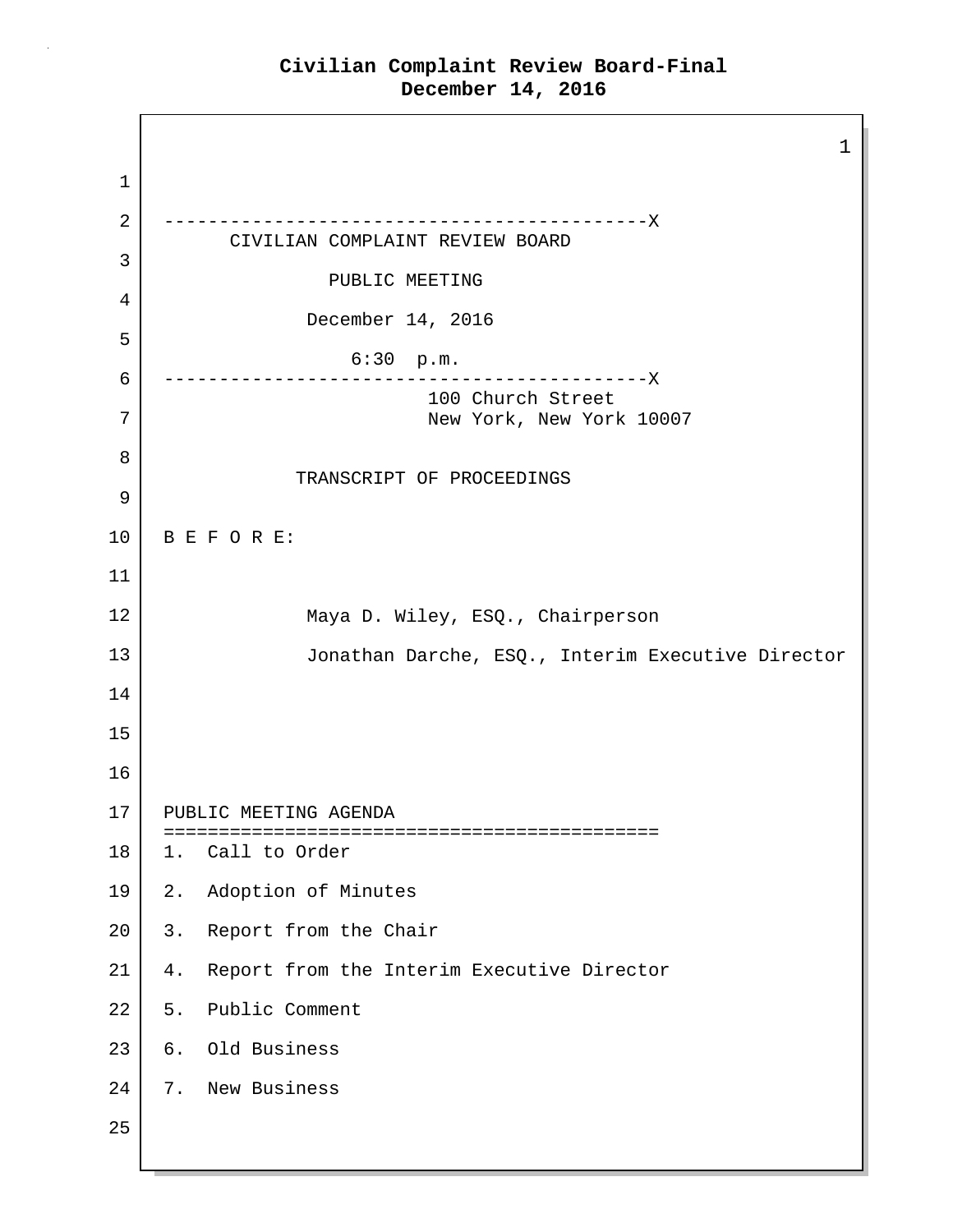2 1 2 BOARD MEMBERS PRESENT: ============================================= 3 4 Maya D. Wiley, Esq., Chairperson 5 Youngik Yoon, Esq., Board Member 6 Angela Fernandez, Esq., Board Member 7 John Siegal, Esq., Board Member 8 | Marbre Stahly-Butts, Board Member 9 | Frederick Davie, Board Member 10 Lindsay Eason, Board Member 11 Salvatore F. Carcaterra, Board Member 12 | Ramon Peguero, ESQ., Board Member 13 Frank J. Dwyer, Board Member 14 Joseph A. Puma, Board Member 15 Deborah N. Archer, Esq., Board Member 16 17 18 Jonathan Darche, Esq., Interim Executive Director 19 20 21 22 23 24 25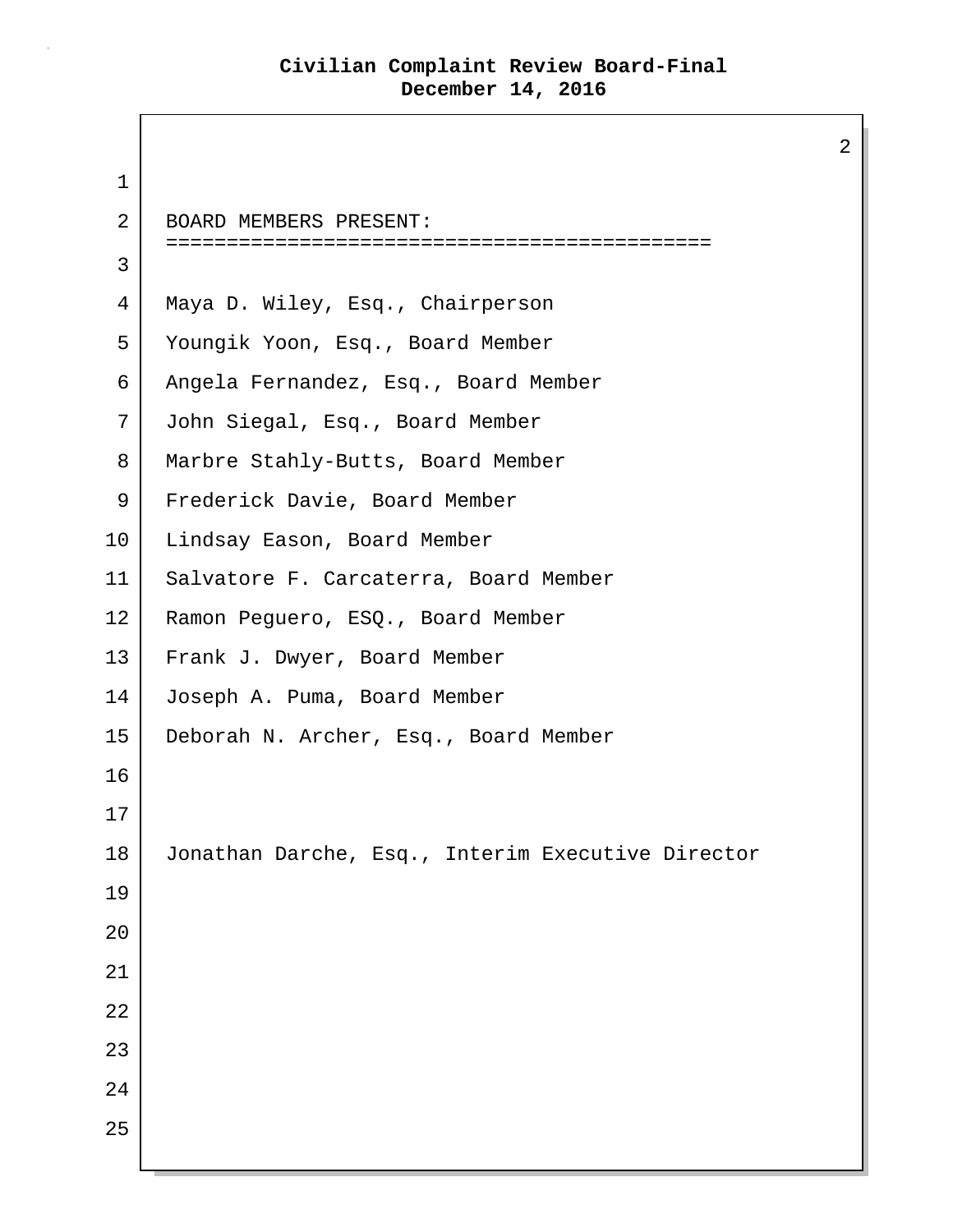$\mathsf{I}$ 

|             |                                             | 3 |
|-------------|---------------------------------------------|---|
| $\mathbf 1$ | Proceedings                                 |   |
| 2           | CHAIR WILEY: Good evening. I                |   |
| 3           | call to order the December board meeting of |   |
| 4           | the CCRB. It is 6:33. We will start with    |   |
| 5           | the adoption of the minutes. Do I have a    |   |
| 6           | motion?                                     |   |
| 7           | MR. CARCATERRA: So moved.                   |   |
| 8           | CHAIR WILEY: Second?                        |   |
| 9           | MR. DWYER: Aye.                             |   |
| 10          | CHAIR WILEY: All those in favor?            |   |
| 11          | (Chorus of ayes)                            |   |
| 12          | CHAIR WILEY: All those opposed?             |   |
| 13          | (No response)                               |   |
| 14          | CHAIR WILEY: Abstentions?                   |   |
| 15          | (No response)                               |   |
| 16          | CHAIR WILEY: Great. Thank you               |   |
| 17          | very much. I will have only a very, very    |   |
| 18          | brief report tonight but a bittersweet one. |   |
| 19          | bittersweet one. One, I just want to        |   |
| 20          | acknowledge that this is our -- that Mina   |   |
| 21          | Malik, the executive director for the CCRB  |   |
| 22          | has left. We are excited about the new      |   |
| 23          | opportunities that she has, grateful for    |   |
| 24          | the commitment that she had to the CCRB.    |   |
| 25          | We know that she's going to do wonderful    |   |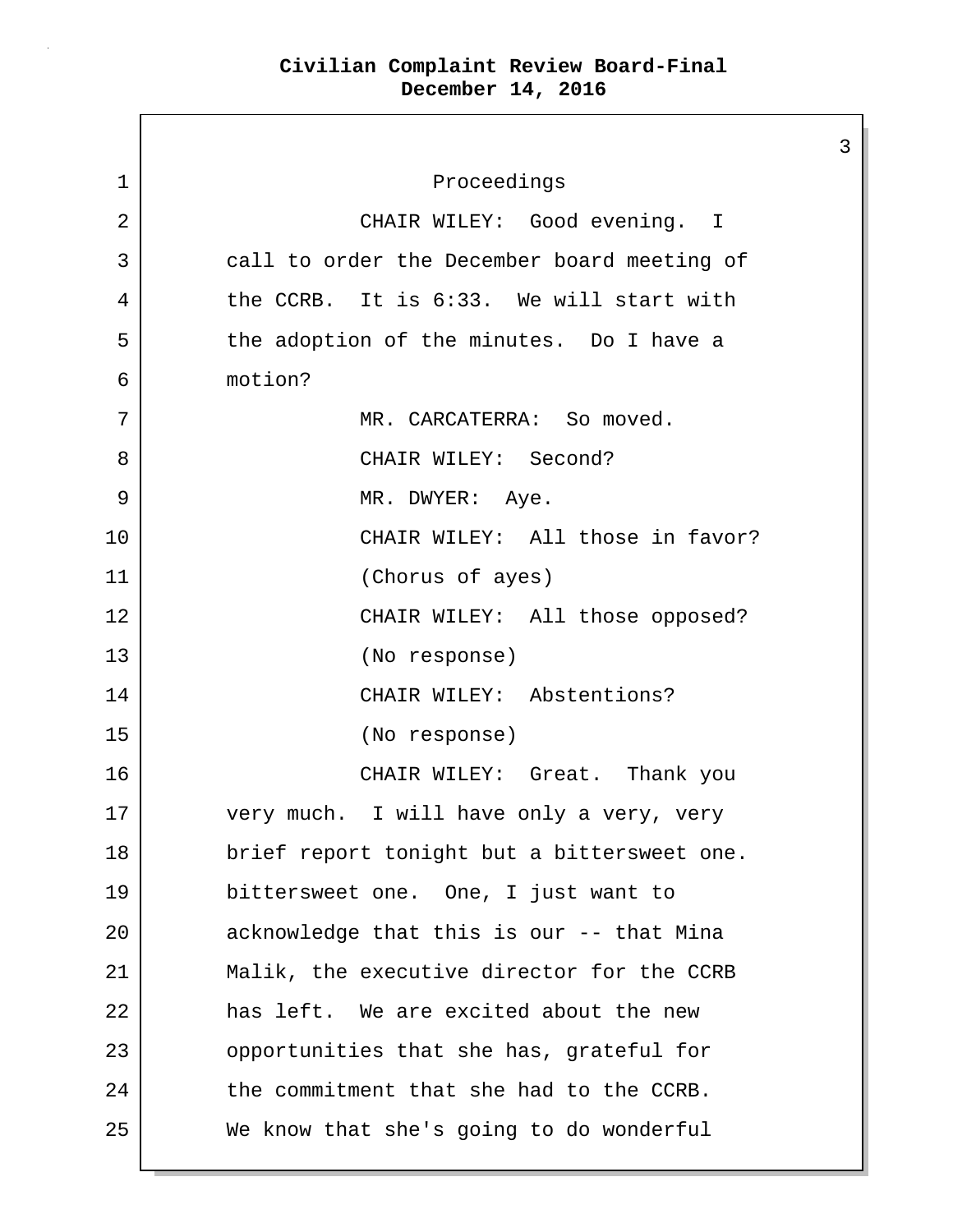| 1  | Proceedings                                 |
|----|---------------------------------------------|
| 2  | things up at Harvard as a lecturer in law   |
| 3  | and all the other things she's going to     |
| 4  | contribute to nationally.                   |
| 5  | I am very, very pleased to                  |
| 6  | welcome Jon Darche, who's agreed to be      |
| 7  | interim executive director for the CCRB.    |
| 8  | Jon has worked diligently for the agency    |
| 9  | for three years on the senior team leading  |
| 10 | both the APU but also an interim, for a     |
| 11 | period of time leading investigations so he |
| 12 | comes with a lot of knowledge of the agency |
| 13 | and with, I think, fair to say, the full    |
| 14 | support of the board and the gratitude of   |
| 15 | the board in being willing to take this     |
| 16 | acting role so thank you, Jon.              |
| 17 | I would just like to also thank             |
| 18 | the staff for the way in which the staff    |
| 19 | has really stepped up in a time of          |
| 20 | transition. It's been very important to the |
| 21 | agency that we have the staff that we have  |
| 22 | and that the staff has also taken on a lot  |
| 23 | of additional work, so thank you staff.     |
| 24 | We're looking forward to 2017. I            |
| 25 | will say that I would suggest that everyone |

 $\mathsf{L}$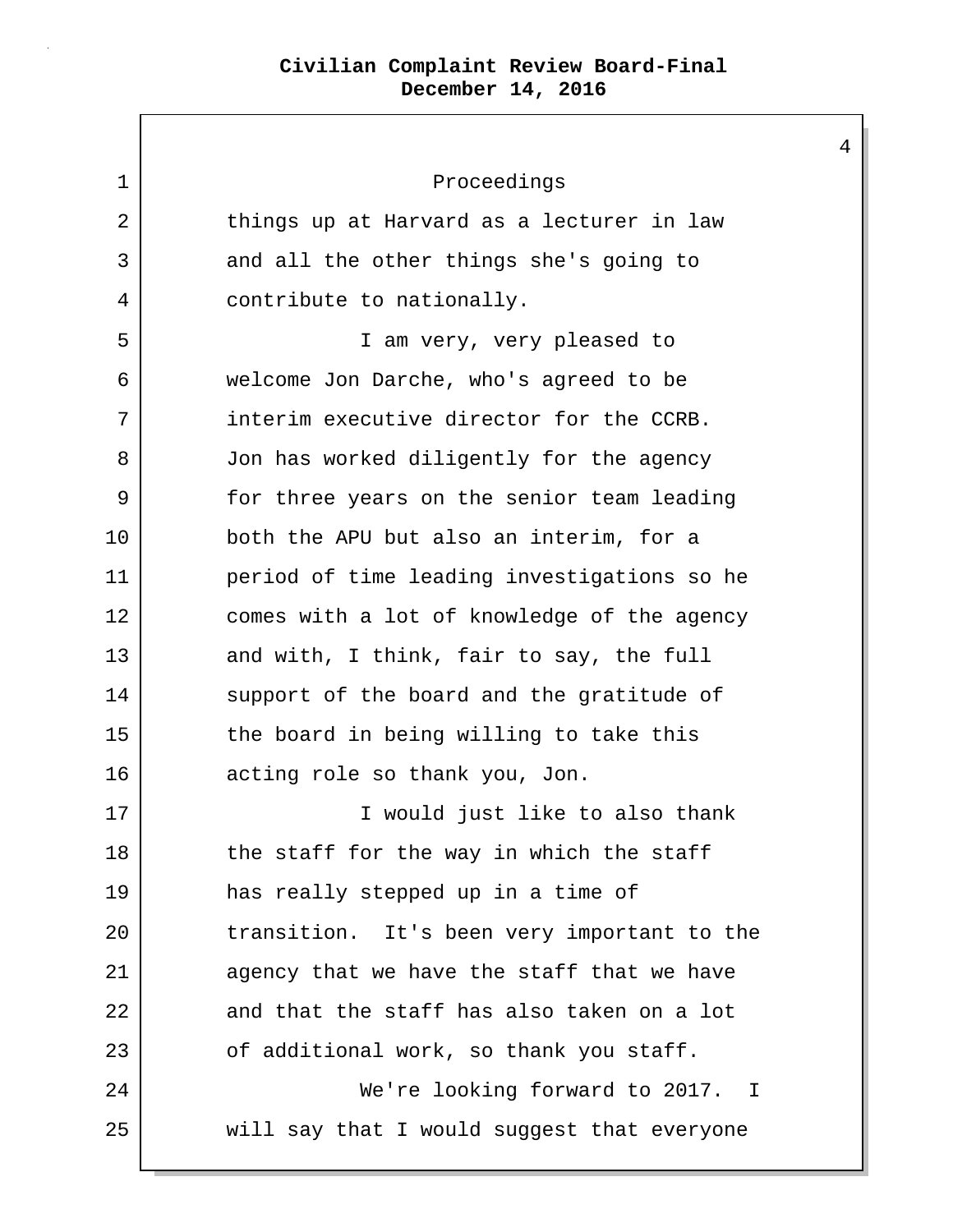$\mathbf{I}$ 

| 1  | Proceedings                                 |
|----|---------------------------------------------|
| 2  | who can look at the minutes because in      |
| 3  | December it was our first initial effort to |
| 4  | have board meetings outside of this office  |
| 5  | and in other boroughs that were             |
| 6  | conversations about what was happening in   |
| 7  | particular communities around policing. In  |
| 8  | other words, not just around policing in    |
| 9  | general but really looking more             |
| 10 | specifically.                               |
| 11 | There are three precincts that              |
| 12 | receives the majority of CCRB cases and we  |
| 13 | started with the 75 in Brooklyn for that    |
| 14 | reason. We also had discussions with the    |
| 15 | precinct, both with current precinct        |
| 16 | commander who is fairly new and former      |
| 17 | precinct commander before we had the        |
| 18 | meeting and invited them and also expressed |
| 19 | to them that we would share the results of  |
| 20 | those conversations we had with the         |
| 21 | community, which we will do, and follow-up  |
| 22 | conversation but it was I think a very      |
| 23 | helpful meeting for the board as well as, I |
| 24 | hope, a helpful meeting for the community   |
| 25 | to have the ability to raise some of the    |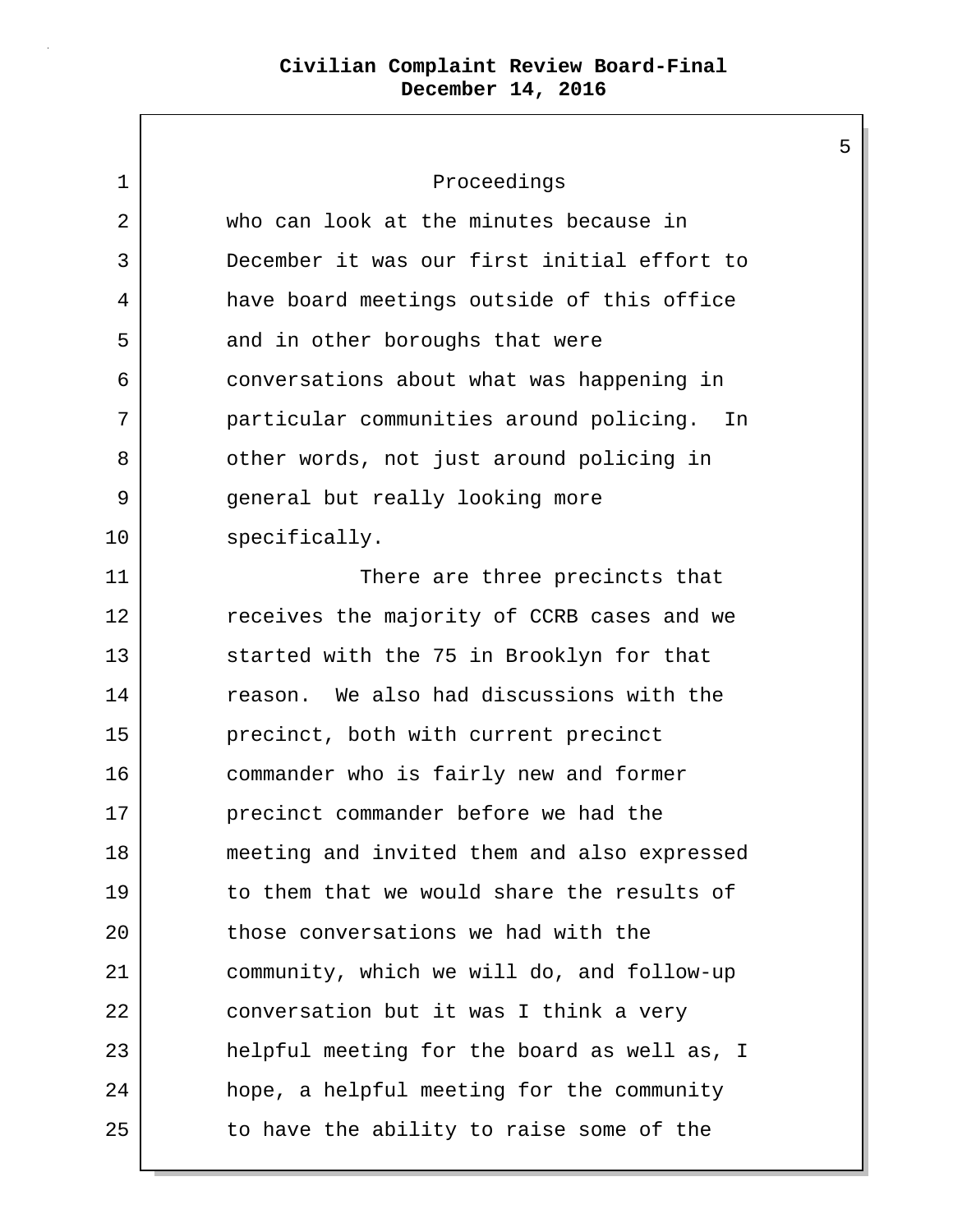1 Proceedings 2 questions and concerns that they had around 3 policing in their community. 4 We will have the January board 5 meeting, hopefully, in the Bronx, for the 6 same reason, as an area where we also have 7 a high number of complaints in order to 8 have more targeted conversations about 9 policing. We will be announcing where that 10 | location will be, although, we do not have 11 it yet so I just ask that you all please 12 keep your eyes open for the announcement of 13 where that site will be. I know our 14 director of outreach will be working 15 actively on it as she did in our convening 16 that we had in the 75 so thank you, Ms. Medley. 17 | I'm going to stop there and 18 actually turn it over to our interim 19 executive director for a brief report. 20 | KR. DARCHE: Thank you. I'd like 21 to thank the Chair and the board for 22 trusting me with this responsibility. I'd 23 also like to thank the entire staff for the 24 support they've given me over the last 25 several weeks.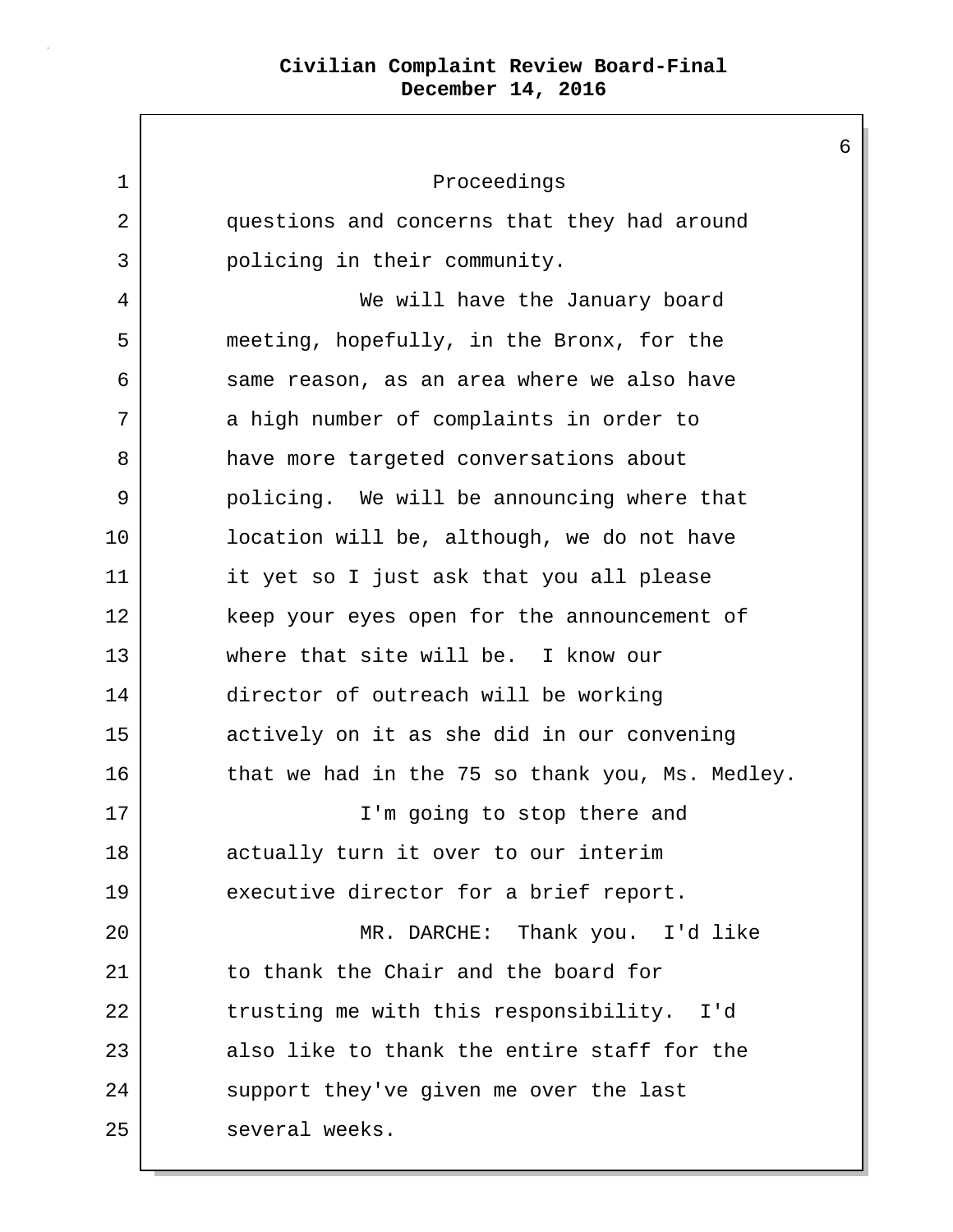1 Proceedings 2 | The agency initiated 320 3 complaints last month. The open docket at 4 the close of November was 898 cases, a 5 decrease of 60 cases or approximately 6.7 6 percent from the month before. Of those 7 898 cases 92 percent have been open for 8 Solut months or less. So far, in 2016 the 9 agency closed 1,467 full investigations. 10 Of those investigations, it has substantiated 11 338 or 23 percent; unfounded 136 or 9 12 percent and exonerated 247 or 17 percent. 13 | The addition, the agency closed 14 398 cases this year as either mediated or 15 mediation attempted. So far this year the 16 agency closed, either through a full 17 investigation or mediation, 45 percent of 18 its cases. Of the remaining cases, the 19 largest category was complainant, victim or 20 witness uncooperative with 1,395 cases or 21 33 percent. The full statistical report is 22 available on the website. 23 My goals while serving as the 24 acting executive director include: 25 maintaining the progress that the agency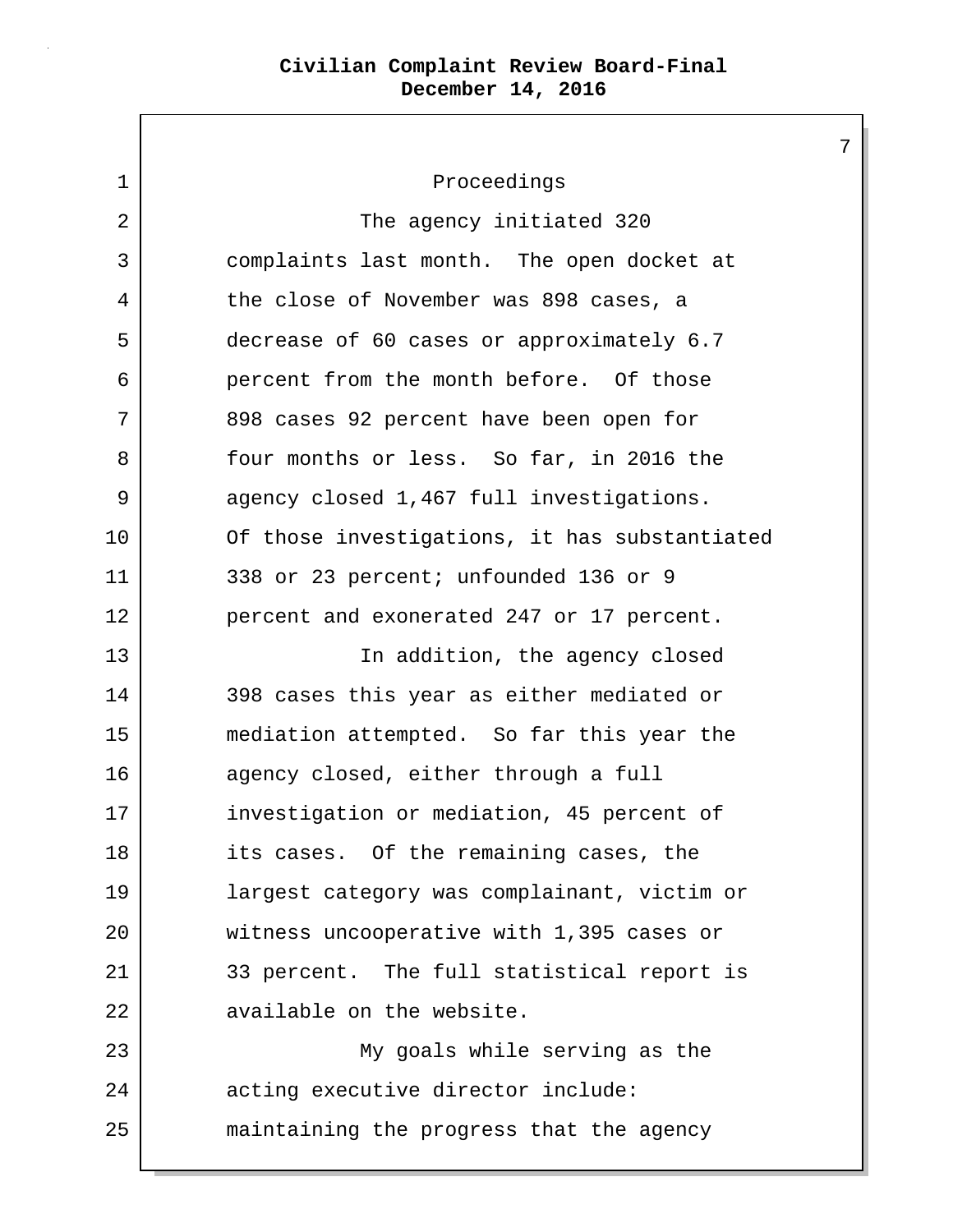$\Gamma$ 

| 1  | Proceedings                                 |
|----|---------------------------------------------|
| 2  | has made in the speed of investigations.    |
| 3  | The improvement to the investigative model  |
| 4  | over the last two years is impressive;      |
| 5  | changing the structure of the               |
| 6  | investigations division; the overhaul of    |
| 7  | the investigative manual and the            |
| 8  | implementation of benchmarks all helped cut |
| 9  | investigative time substantially.           |
| 10 | I want to continue to take steps            |
| 11 | to ensure the quality of investigations.    |
| 12 | The agency cannot sacrifice quality in it's |
| 13 | quest to conduct investigations in an       |
| 14 | expeditious manner. We must build on the    |
| 15 | improvements of the last several years      |
| 16 | which include the creation of the training  |
| 17 | unit and use of prosecutors to consult on   |
| 18 | open investigations so that the public can  |
| 19 | be confident in the quality of the work     |
| 20 | being done at the agency.                   |
| 21 | We also need to build upon the              |
| 22 | agency's achievements in public eduction    |
| 23 | and engagement. The agency made great       |
| 24 | strides in sharing the CCRB's mission and   |
| 25 | services with citizens all across our       |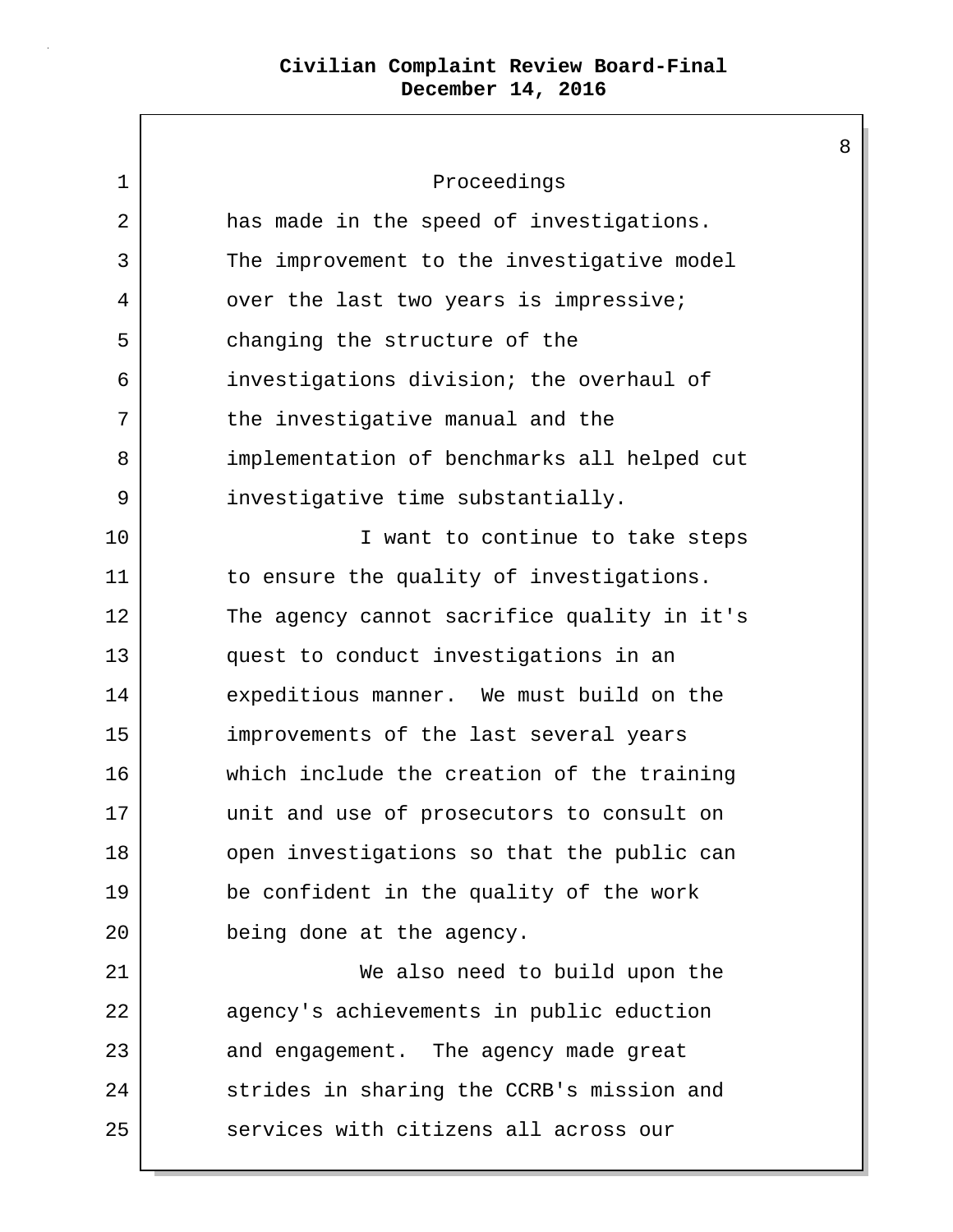$\mathsf{I}$ 

| Proceedings                                 |
|---------------------------------------------|
| diverse city. The data transparency         |
| initiative gave the public the ability to   |
| view and use data the CCRB has gathered     |
| over the years in new and innovative ways.  |
| We will continue to find new and innovative |
| ways to work with the public on the         |
| important issue of civilian oversight of    |
| law enforcement.                            |
| The future of the CCRB is bright.           |
| I recently sat down with a new class of     |
| investigators and I was impressed by their  |
| enthusiasm and commitment to public         |
| service. I will work to make sure that      |
| they receive the training and tools they    |
| need to accomplish their very important     |
| mission, to fairly and impartially          |
| investigate allegations of police           |
| misconduct.                                 |
| In closing, I'd like to thank you           |
| again, the Chair, all the members of the    |
| board and the staff for their support.      |
| CHAIR WILEY: Thank you.<br>One              |
| thing I had intended to say is that the     |
| board will be doing a full public search    |
|                                             |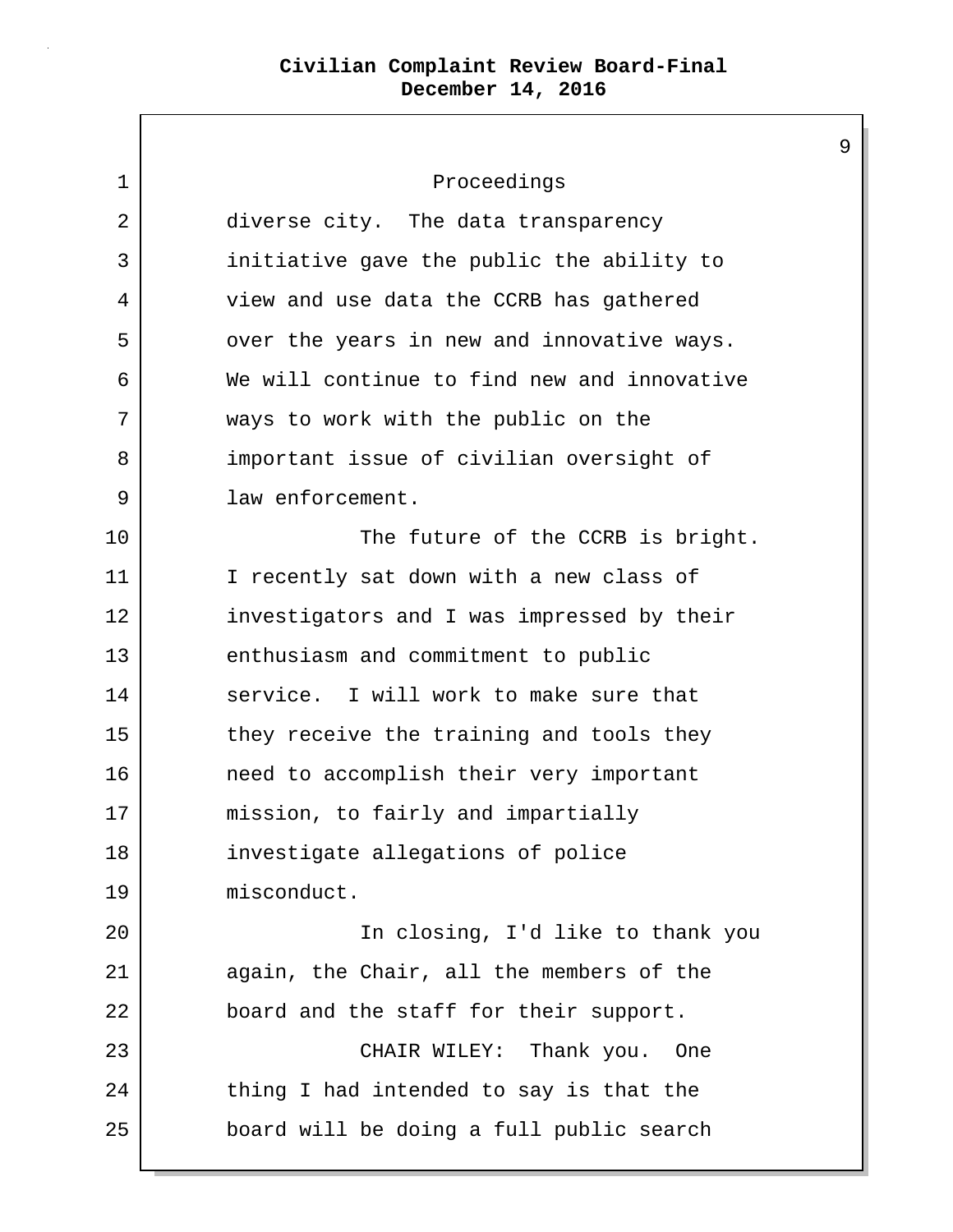1 Proceedings 2 for a new executive director. We will be 3 putting together a board subcommittee that 4 will help lead that effort. It will be a full 5 board decision obviously. We hope to have 6 a posting up before the end of the year and 7 we'll move forward from there. So thank 8 you. I will now turn to the public comment 9 part of the meeting. We do have a sign-up 10 sheet. If anyone wants to speak who didn't 11 sign up, please let us know. But the first 12 person I have on the list is Mr. Derek 13 Ward. I have his questions. 14 MR. WOOD: Wood. 15 CHAIR WILEY: Mr. Wood, I'm sorry. 16 MR. WOOD: I'm actually gonna 17 read this first because this might answer 18 some of my questions. 19 CHAIR WILEY: Okay. Fine. What 20 I'll do is I'll come back to you after we 21 go through others and see if you still 22 have any questions. 23 MR. WOOD: Okay. 24 CHAIR WILEY: And I have Mr. 25 O'Grady.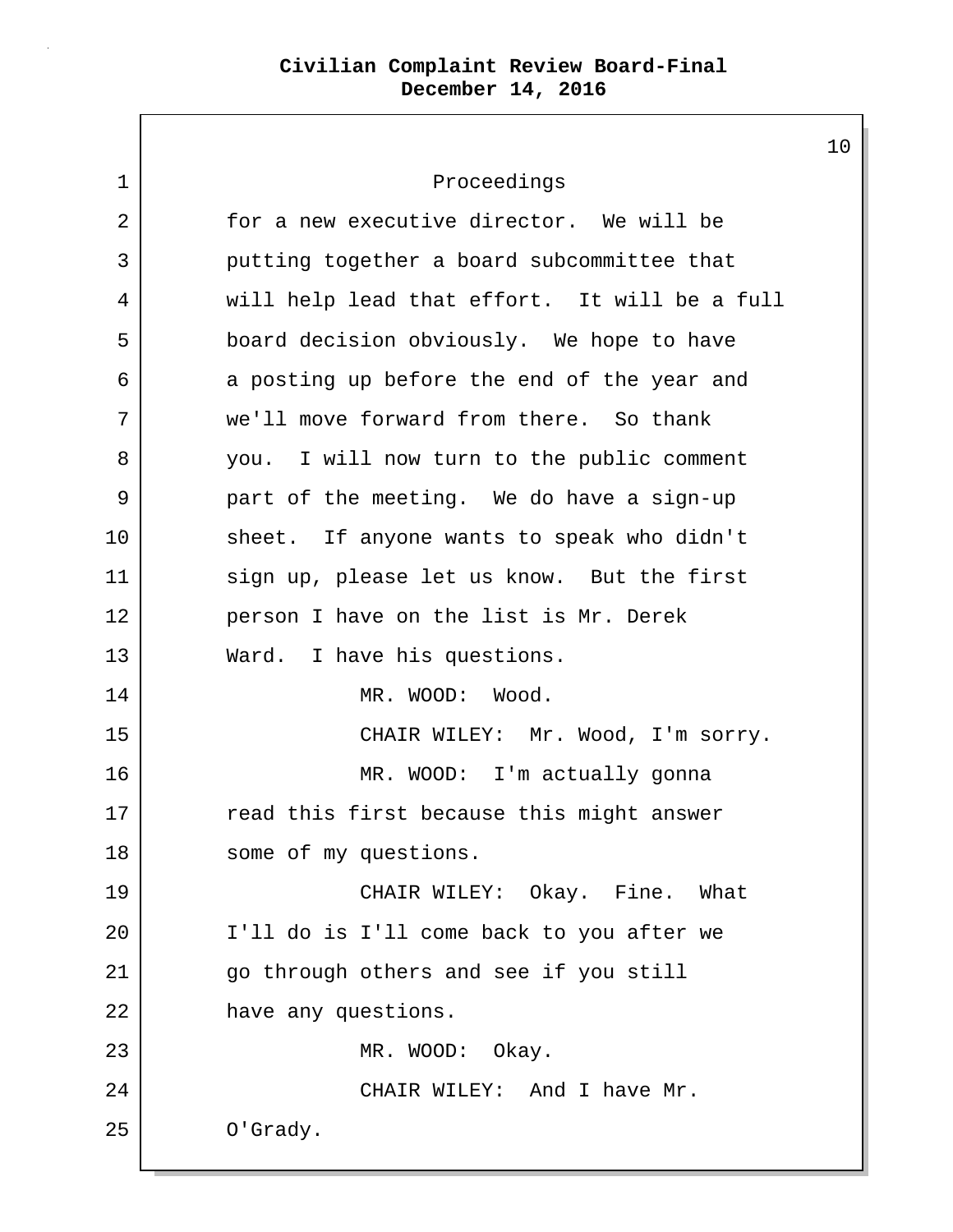1 Proceedings 2 MR. O'GRADY: Nina Mickens, 3 succeeded woman named Alvarez. Alvarez 4 sent me a form letter advising mail -- make 5 known any racial element in case. I got 6 this letter from Alvarez advising me to 7 make known any racial element in case. 8 Martin O'Grady. Martin O'Grady daughter 9 Maryann in concert with male plumbing 10 mechanic named Scamus. That's an Irish 11 spelling. S-C-A-M-U-S. Scamus indicated 12 nigree developer embezzled \$200,000 13 i.e., Corporation Counsel. That's how I 14 met the Corporation Counsel because this 15 developer, nigree developer, took some of 16 their money that they felt he wasn't entitled 17 to. Maryann said that this developer attacked 18 them racially in the courtyard. 19 Grant's Tomb, Ulysse and Julia 20 **Dent Grant provides information on Mary** 21 Surratt, John Wilkes Booth nothing but sex 22 **partners.** Information provided by Grant. 23 Julia Dent Grant. Mary Surratt. Mary 24 Surratt was subdued, and prevented from a 25 conference with Roman Catholic priest until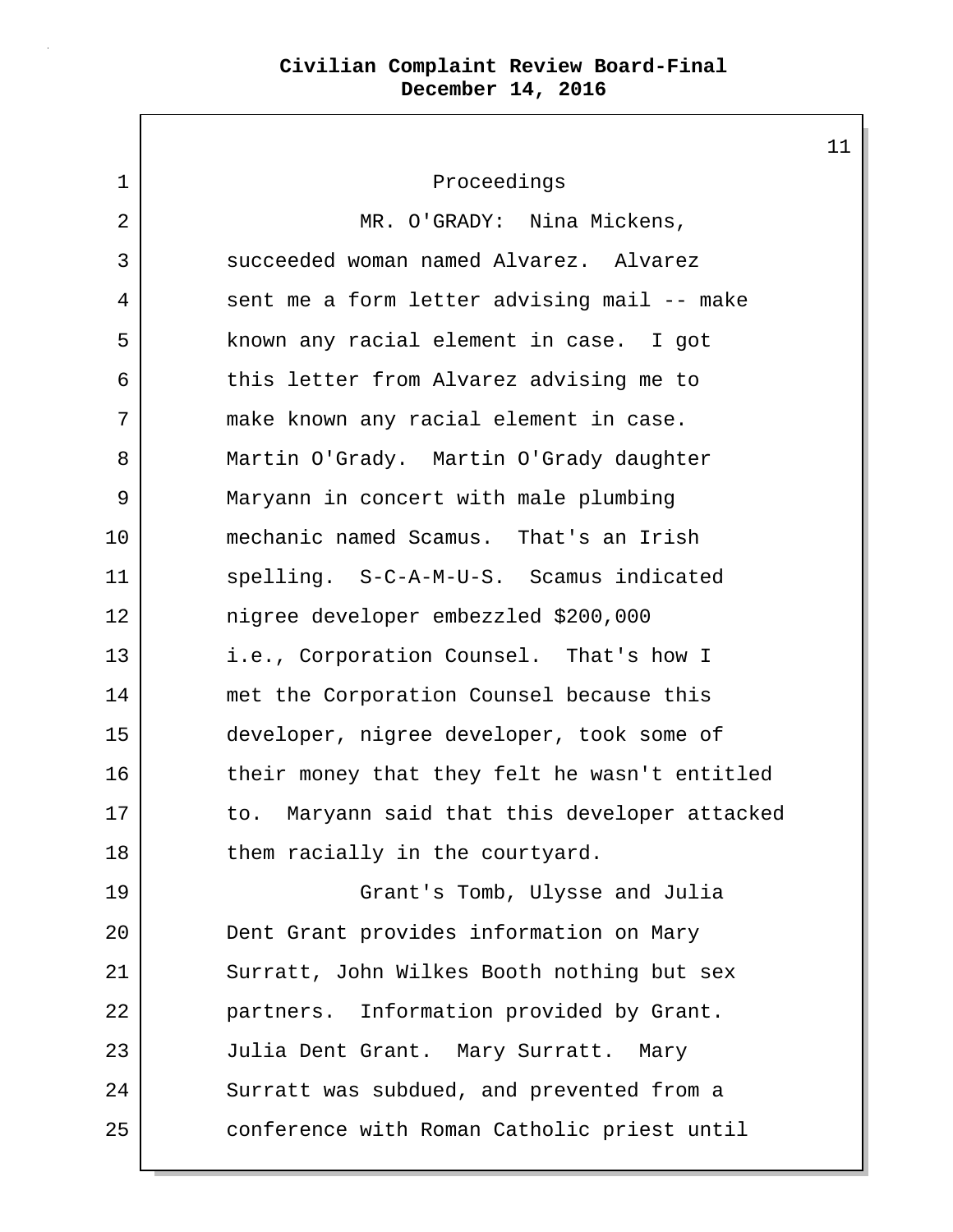$\mathsf{I}$ 

|    |                                             | $\mathbf 1$ |
|----|---------------------------------------------|-------------|
| 1  | Proceedings                                 |             |
| 2  | the daytime. A hanging rope, a hanging      |             |
| 3  | rope was placed around Mary Surratt's neck. |             |
| 4  | Information provided by Grant's tomb.       |             |
| 5  | Julia Dent Grant. I got this stuff from     |             |
| 6  | Google. I don't know if anybody would be    |             |
| 7  | interested in it.                           |             |
| 8  | CHAIR WILEY: Thank you                      |             |
| 9  | Mr. O'Grady.                                |             |
| 10 | MR. O'GRADY: Yeah. I only have              |             |
| 11 | one copy.                                   |             |
| 12 | CHAIR WILEY: Thank you. Okay.               |             |
| 13 | Next we have Chris Dunn.                    |             |
| 14 | MR. DUNN: Okay. Good evening                |             |
| 15 | everyone. Jon, congratulation. Are you      |             |
| 16 | also running the APU at the same time?      |             |
| 17 | MR. DARCHE:<br>Yes.                         |             |
| 18 | MR. DUNN: Well, I trust you're              |             |
| 19 | getting paid to do two jobs and not just    |             |
| 20 | one.                                        |             |
| 21 | CHAIR WILEY: You, obviously,                |             |
| 22 | have never worked for the city government.  |             |
| 23 | (Laughter)                                  |             |
| 24 | MR. DUNN: And that's right.                 |             |
| 25 | I work in the non-profit sector. I'm well   |             |
|    |                                             |             |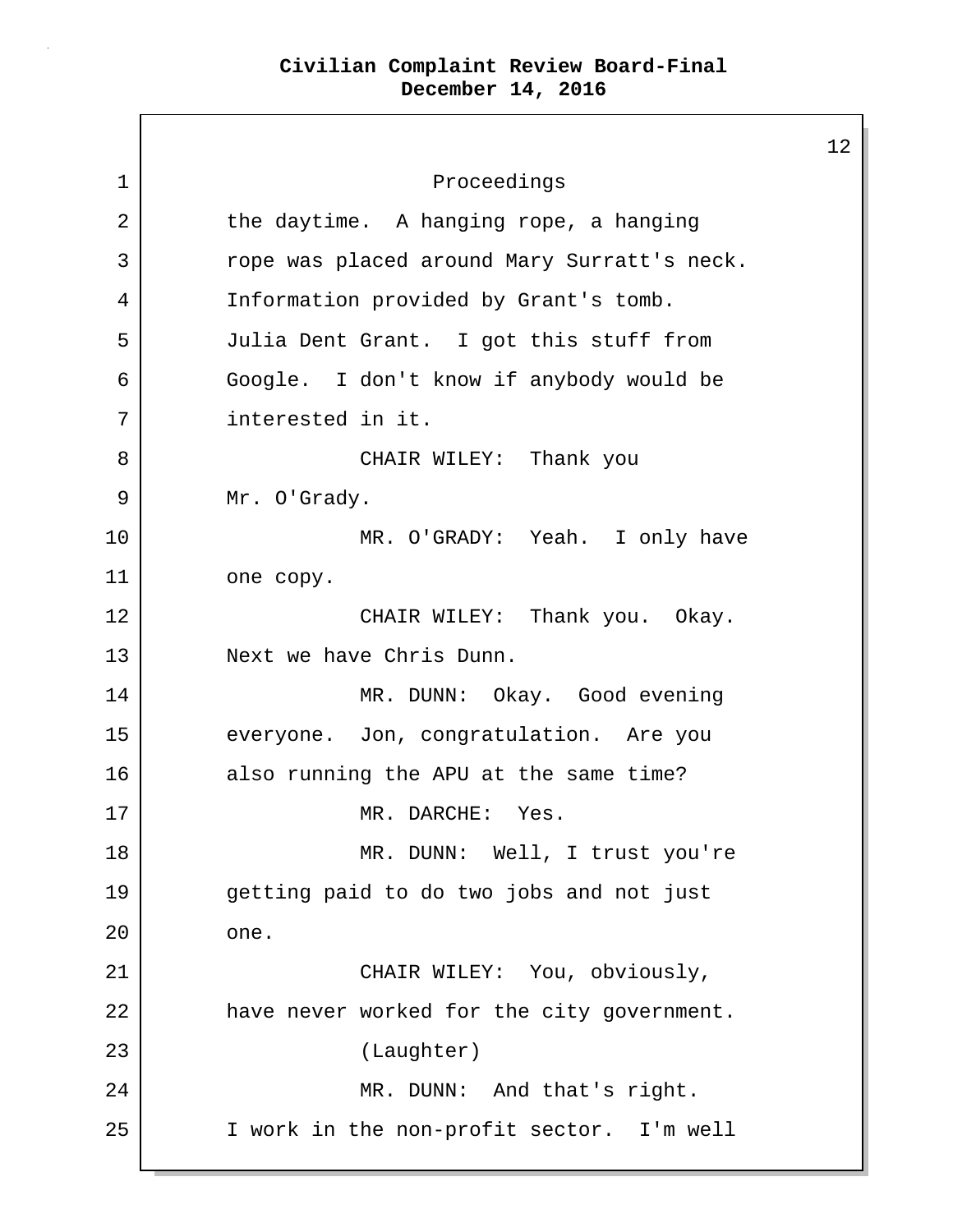13 1 Proceedings 2 aware of that phenomenon. Then the other 3 John, John Siegal is not new to the board 4 tonight, I realize you were here at last month's 5 meeting, I apologize for missing it, the 6 election knocked me out but John, welcome. 7 As I do with all new board members, I would 8 | like to ask you to say a little bit about 9 your interest in police oversight and kind 10 of the perspective you bring to the board. 11 | MR. SIEGAL: Are you doubling as 12 a law professor? 13 MR. DUNN: No, no, no. Not at 14 all. The staff likes to hear it, I like to 15 hear it I think the public likes to hear it 16 every time there's a new board member. 17 MR. SIEGAL: So what's the 18 question? 19 MR. DUNN: You know, what your 20 perspective is on your role here at the 21 CCRB and what you're bringing in terms of 22 police oversight to your position. 23 MR. SIEGAL: Yeah. So I'm new 24 and I've had my orientation and just 25 getting my feet on the ground and trying to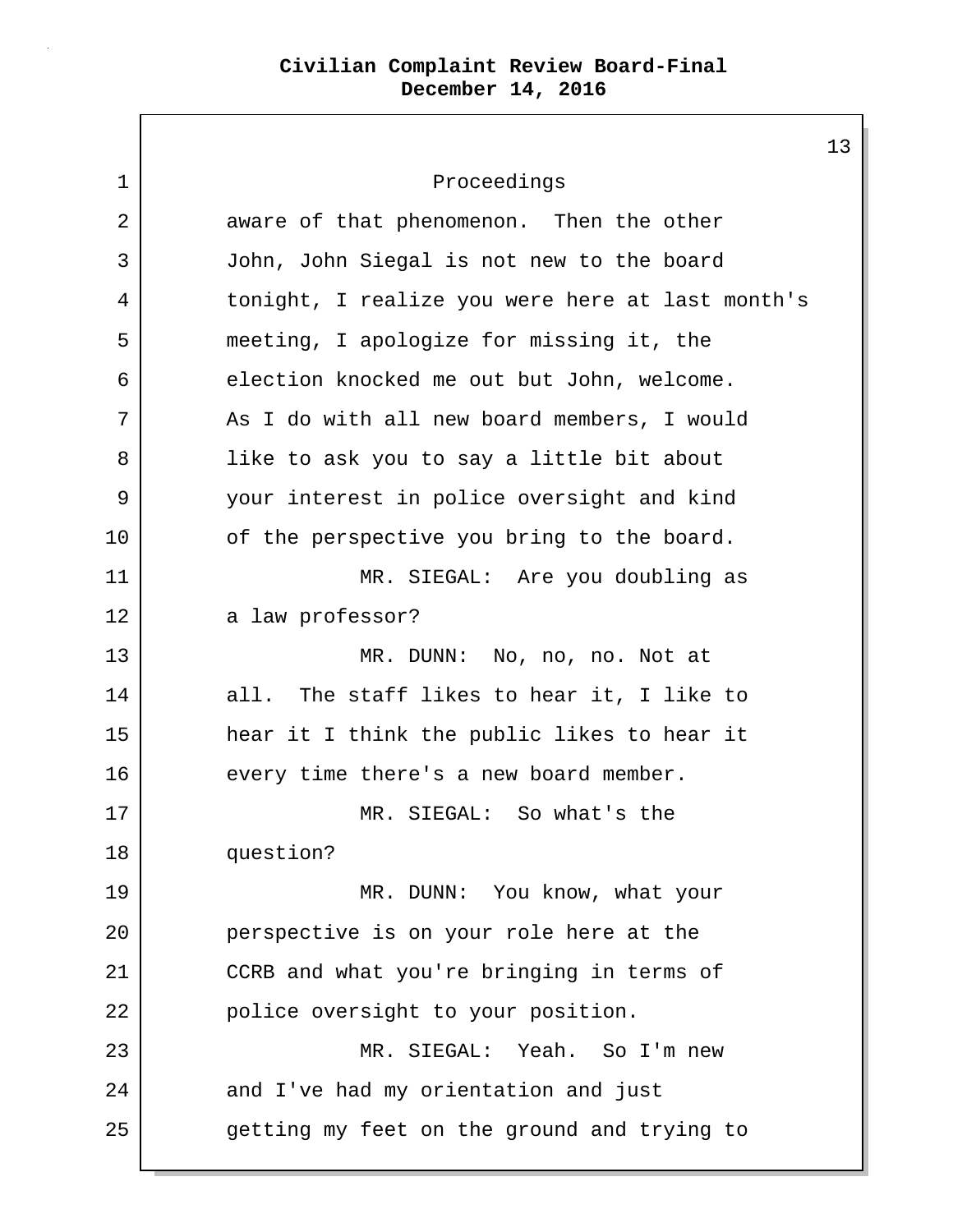| 1  | Proceedings                                 |
|----|---------------------------------------------|
| 2  | understand the workings of the agency and   |
| 3  | the caseload and how to review cases and    |
| 4  | whatnot.                                    |
| 5  | In terms of my background, which            |
| 6  | I think is what you're asking me, there are |
| 7  | two elements of it, I think, that are       |
| 8  | relevant. One is that I've practiced law    |
| 9  | in New York for 30 years and I hope I've    |
| 10 | learned something in the process of that    |
| 11 | about how to analyze facts and apply law    |
| 12 | but I will acknowledge that I've always     |
| 13 | been an advocate, Chris, and I suspect it   |
| 14 | may be a little bit different to be a       |
| 15 | fact-finder but I'll find out.              |
| 16 | Secondly, on terms of issues of             |
| 17 | policing and civil rights and whatnot, I've |
| 18 | had an earlier stint in city government     |
| 19 | working in City Hall including for the      |
| 20 | deputy mayor for public safety and had the  |
| 21 | opportunity in the course of that to help   |
| 22 | develop the public safety agenda for prior  |
| 23 | administration, including writing the       |
| 24 | campaign platform with others for Mayor     |
| 25 | Dinkins, much of which was implemented and  |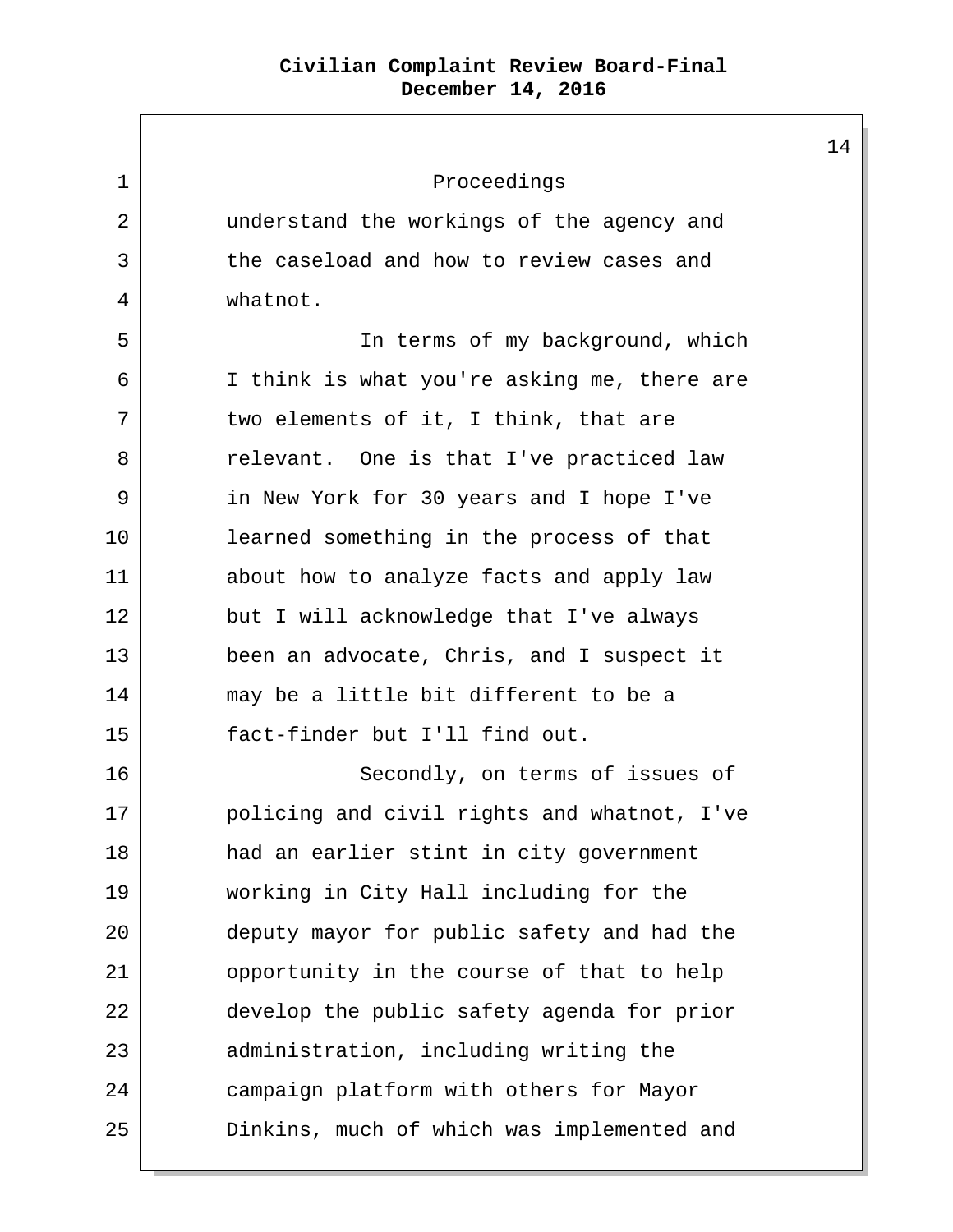1 Proceedings

| 2  | much of which, I think, history tells us      |
|----|-----------------------------------------------|
| 3  | 27 years later started a -- helped to start   |
| 4  | what has really been a very phenomenal        |
| 5  | turnaround in terms of public safety in       |
| 6  | this city, which to me, is tantamount.        |
| 7  | Public safety and civil rights go hand in     |
| 8  | hand and I'm very proud of that and the       |
| 9  | people I worked with on that and I have       |
| 10 | tried to stay involved in those issues        |
| 11 | including, as you know, working with you in   |
| 12 | the Floyd case. You had the companion case    |
| 13 | in the housing case but I had the             |
| 14 | opportunity to represent public advocate      |
| 15 | Bill de Blasio in the appeal of the           |
| 16 | remedies phase in the Floyd case which I      |
| 17 | think most would agree is also contributed    |
| 18 | to some major changes that I think are        |
| 19 | impacting the work of this board benefically. |
| 20 | So that's a little bit about my background,   |
| 21 | what I bring to this and how I arrive here.   |
| 22 | MR. DUNN: Okay. As you                        |
| 23 | mentioned, we've worked together and I'm      |
| 24 | thrilled that you are on the board and I      |
| 25 | look forward to your participation.           |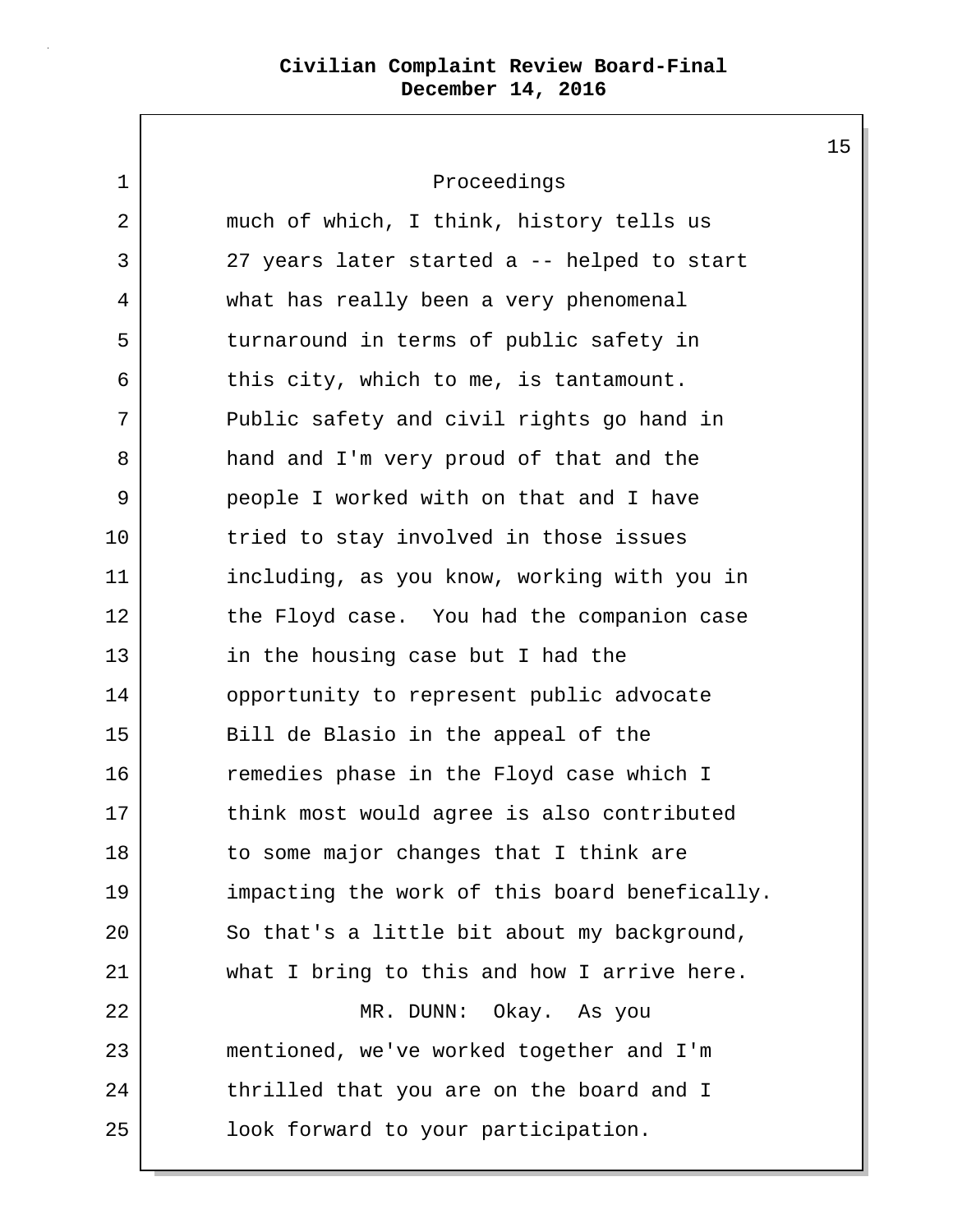1 Proceedings 2 MR. SIEGAL: Thank you. 3 | MR. DUNN: So I quess often times 4 spend a fair amount of time criticizing the 5 CCRB. I'm not gonna do that. I recognize 6 it is a new board and new staff in many 7 ways. So Jon talked about looking forward 8 to 2017 and I'm looking forward to 2017 9 also. 10 I do want to just note two 11 things, however, in terms of the -- and 12 these are things to look forward to in terms 13 of 2017. In terms of the monthly report, I 14 see that the percentage of cases 15 year-to-date where charges were recommended 16 by the board is down to 12 percent. I 17 think that percentage two years ago was 18 75 percent and we have a very strong 19 concern about the level of discipline the 20 officers are receiving for civilian 21 misconduct and that level of discipline 22 starts with recommendations coming out of 23 the CCRB and I've mentioned that before, and 24 I'm particularly concerned because the 25 numbers have come down even further this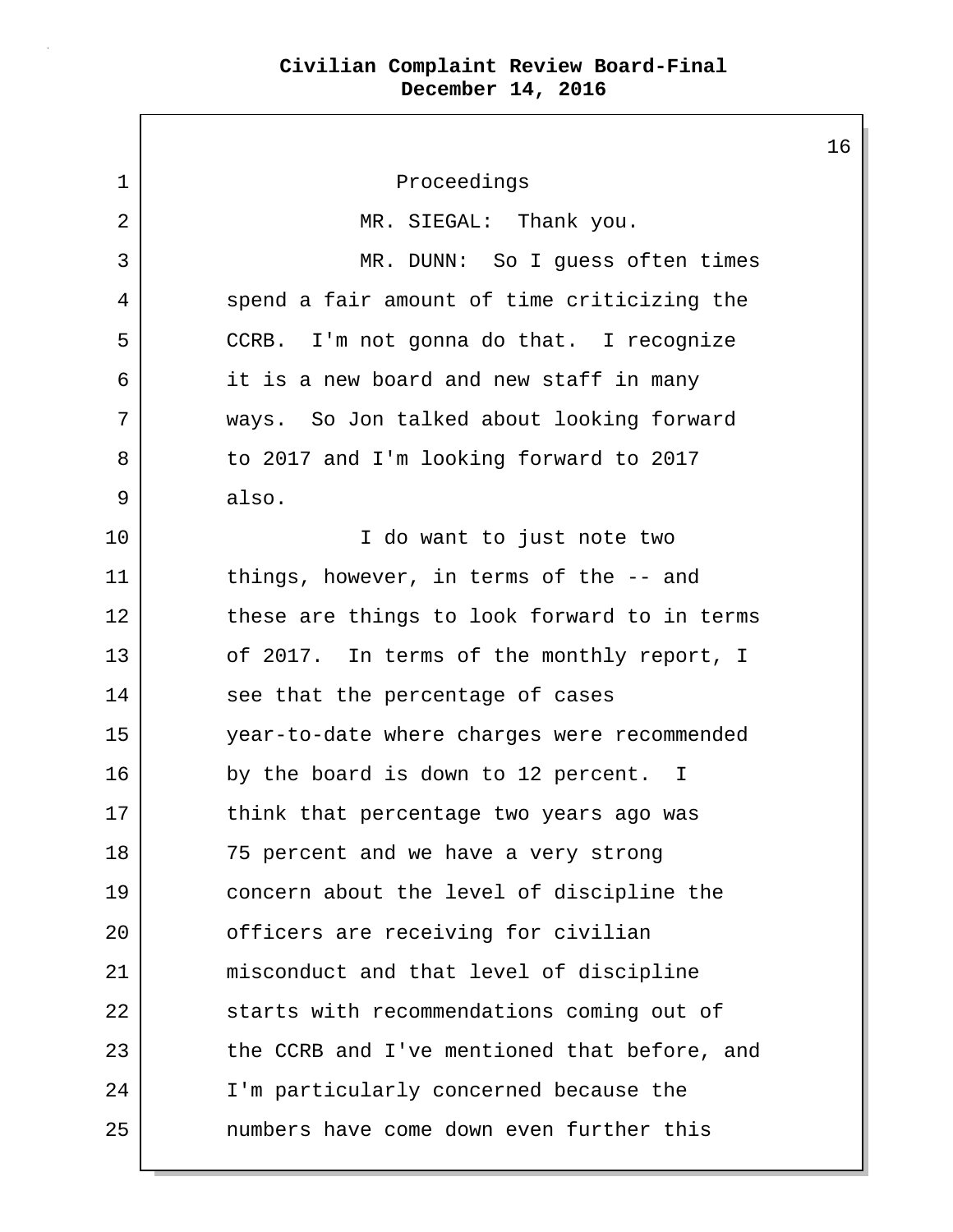|    |                                               | 1 |
|----|-----------------------------------------------|---|
| 1  | Proceedings                                   |   |
| 2  | year.                                         |   |
| 3  | The second thing I want to                    |   |
| 4  | mention, and Maya and I have talked about     |   |
| 5  | this, and as many of you have heard we have   |   |
| 6  | a lot of interest in the CCRB issuing         |   |
| 7  | policy reports and talking to the public      |   |
| 8  | about policy issues and being in the policy   |   |
| 9  | mix beyond investigating individual cases     |   |
| 10 | and I expect that there will be more in the   |   |
| 11 | way of that.                                  |   |
| 12 | I will tell you that I recently               |   |
| 13 | learned that you issued the taser report that |   |
| 14 | has been long percolating and that in part    |   |
| 15 | got leaked last summer to the press and I     |   |
| 16 | am concerned about the fact that apparently   |   |
| 17 | it got put on your website on a weekend       |   |
| 18 | and there was no press release about it, I    |   |
| 19 | don't think there was any public discussion   |   |
| 20 | about it and in looking at the report when    |   |
| 21 | I look at the executive summary of the        |   |
| 22 | report that was released and compare it to    |   |
| 23 | the report that was originally drafted, it    |   |
| 24 | feels to me like very important and perhaps   |   |
| 25 | controversial things were taken out of the    |   |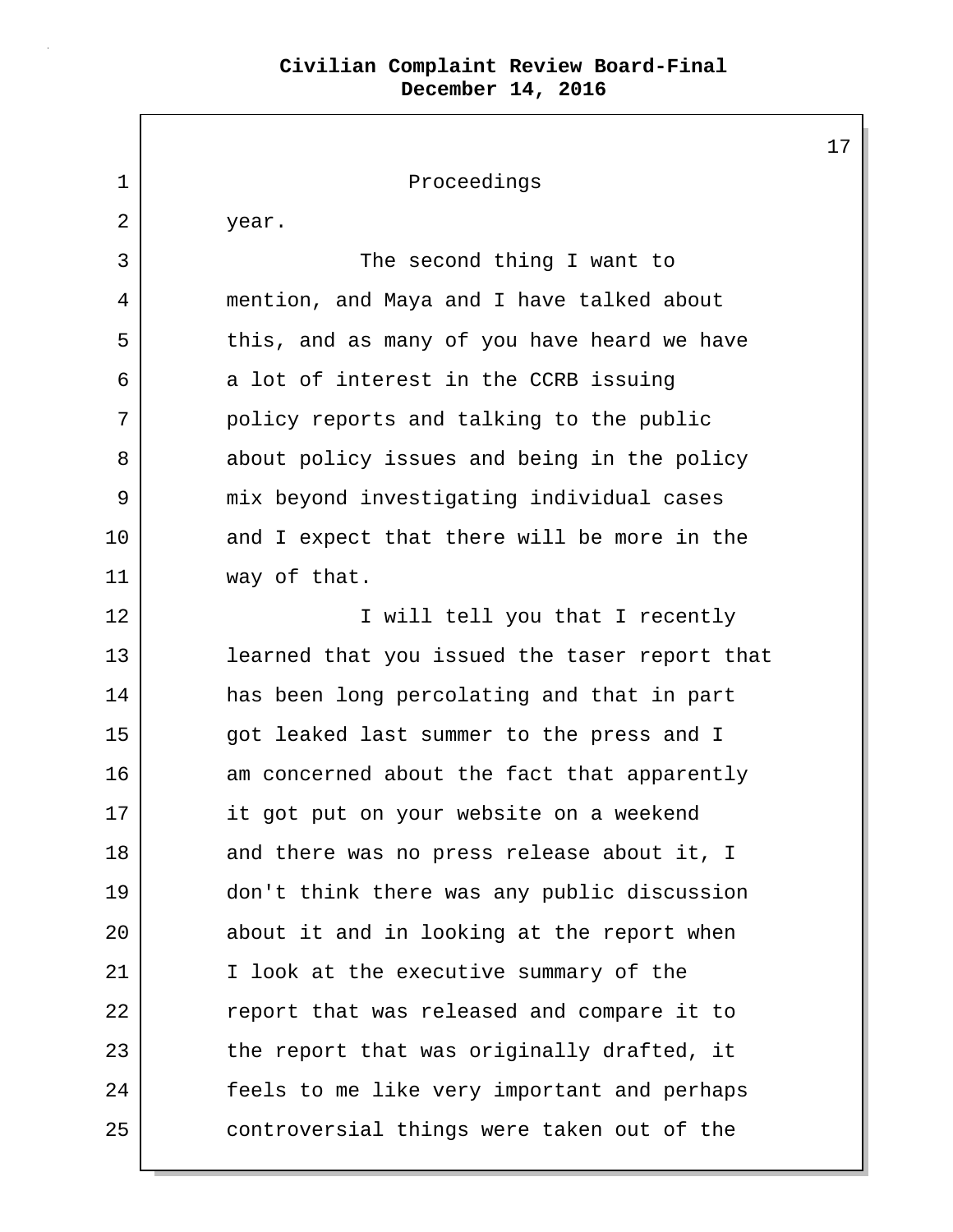# 1 Proceedings 2 front of the report that everyone would see, 3 and the front of the report got written in 4 a way to, shall we say, make the report much 5 less interesting looking and I am concerned 6 about that. I don't think that's the way 7 the agency should be putting out its 8 **e** reports. I am concerned about what appears 9 to be a conscious effort to, in my view, to 10 hide things that perhaps are controversial 11 and are critical to the police department 12 and I would just encourage all of you, as 13 future reports come out, that that not be 14 the way in which they come out. 15 CHAIR WILEY: Thank you. I will 16 just -- on the taser report just to outline 17 a couple of facts also because some board 18 members were not on the board for some 19 of this history. Unfortunately, a draft 20 report was leaked publicly. I say, 21 "unfortunately" because it was a draft, it 22 was not a final. All of the, sort of, 23 high points of data were reported publicly 24 in the press reports in June. The data has 25 not changed. The data that was reported in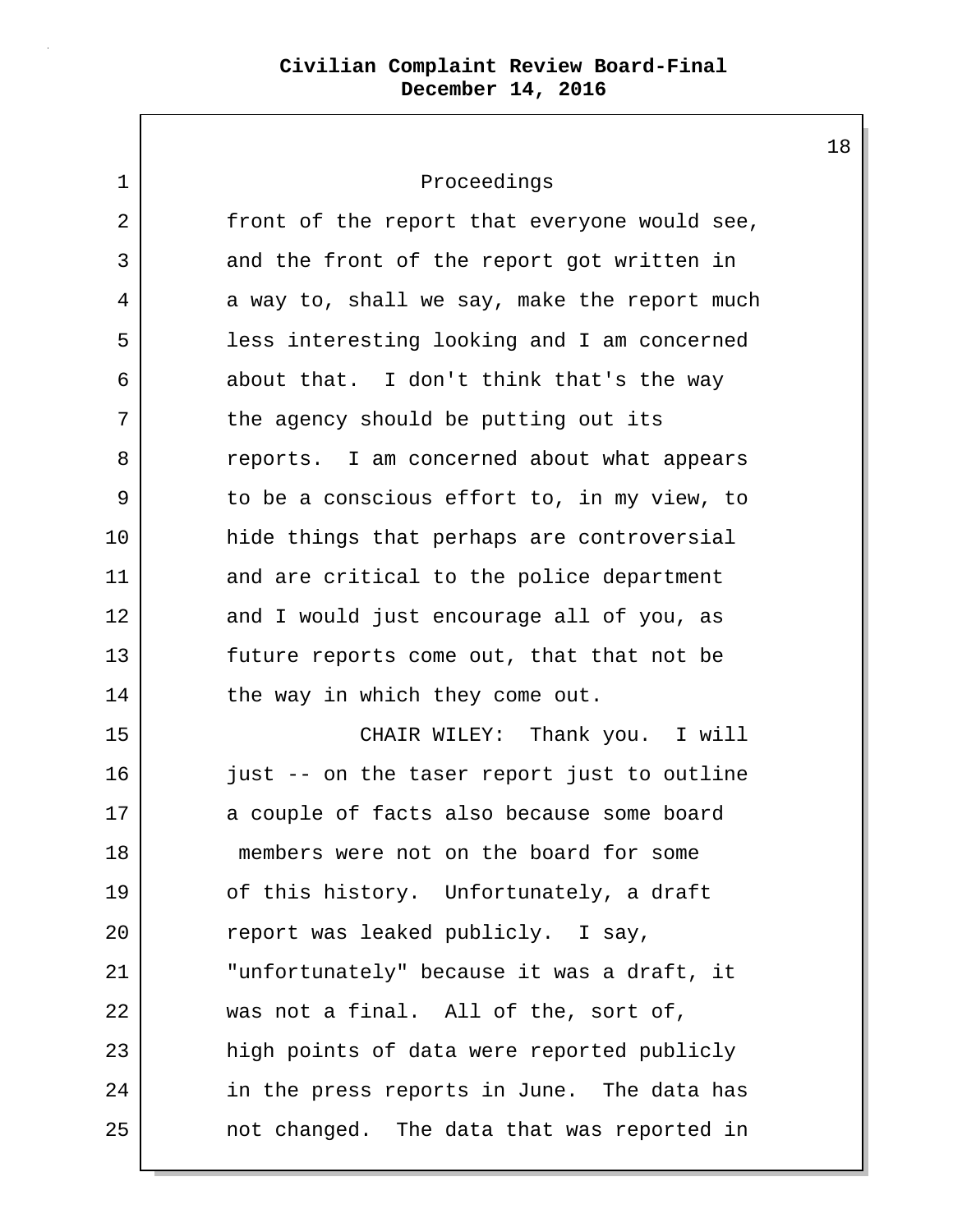| $\mathbf 1$ | Proceedings                                   |
|-------------|-----------------------------------------------|
| 2           | the report that was released is the same      |
| 3           | data. The amount, if you go and look $-$ -    |
| 4           | and the report was posted on the website so   |
| 5           | it was fully available to the public.         |
| 6           | We committed to one of the things             |
| 7           | that happened in the taser report is that,    |
| 8           | there are very few cases in the taser report. |
| 9           | I believe, if my memory serves, we had        |
| 10          | 48 cases that had been seen through           |
| 11          | investigation and finalized which is a        |
| 12          | very, very small number. I think the          |
| 13          | overall number, if I recall correctly, I'm    |
| 14          | doing this from memory so if it's different   |
| 15          | from what you see on the website, don't       |
| 16          | hold it against me but I think it is          |
| 17          | something like 3 percent of complaints        |
| 18          | overall were taser complaints so the          |
| 19          | numbers were very small. So what -- and       |
| 20          | we think the issue and the issue for public   |
| 21          | discussion is very important.                 |
| 22          | So what we committed to do was to             |
| 23          | release the data and update it on a regular   |
| 24          | basis, how much, Dr. Charles isn't here,      |
| 25          | that's a question about the volume and where  |
|             |                                               |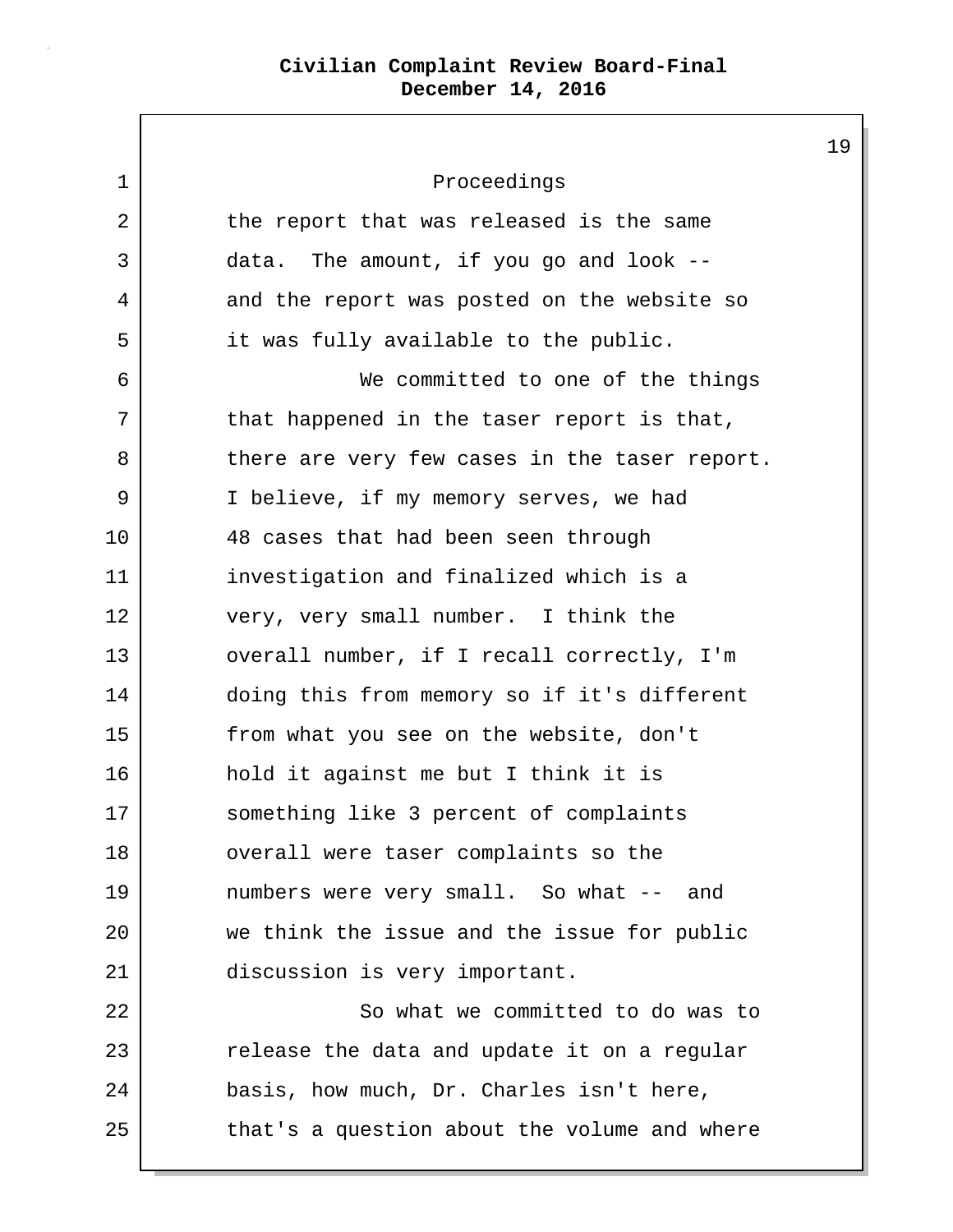1 Proceedings 2 we get to the point where we have enough 3 data to update but the idea is that we 4 would be tracking it as tasers are rolling 5 | out and tasers are increasingly used in the 6 police department so that we're actually 7 having a conversation about what's 8 happening as we get more data. So that's 9 just as a background for the board, and we 10 will be releasing further reports as we 11 collect more data. 12 **I** iust want to say one other 13 thing I think you raised this, Chris, and 14 rightly said that you and I have had this 15 conversation and I've also ad this 16 conversation with others but we are very 17 interested in policy and in policy reports 18 and we will be continuing to write them. 19 | Cone of the things that I'm asking 20 the board to do moving into 2017 is actually 21 think strategically about where we should 22 be focusing our efforts. I mean, we would 23 **lack** love to have unlimited resources but we 24 don't so we want to be more collectively as 25 a board directing the attention of the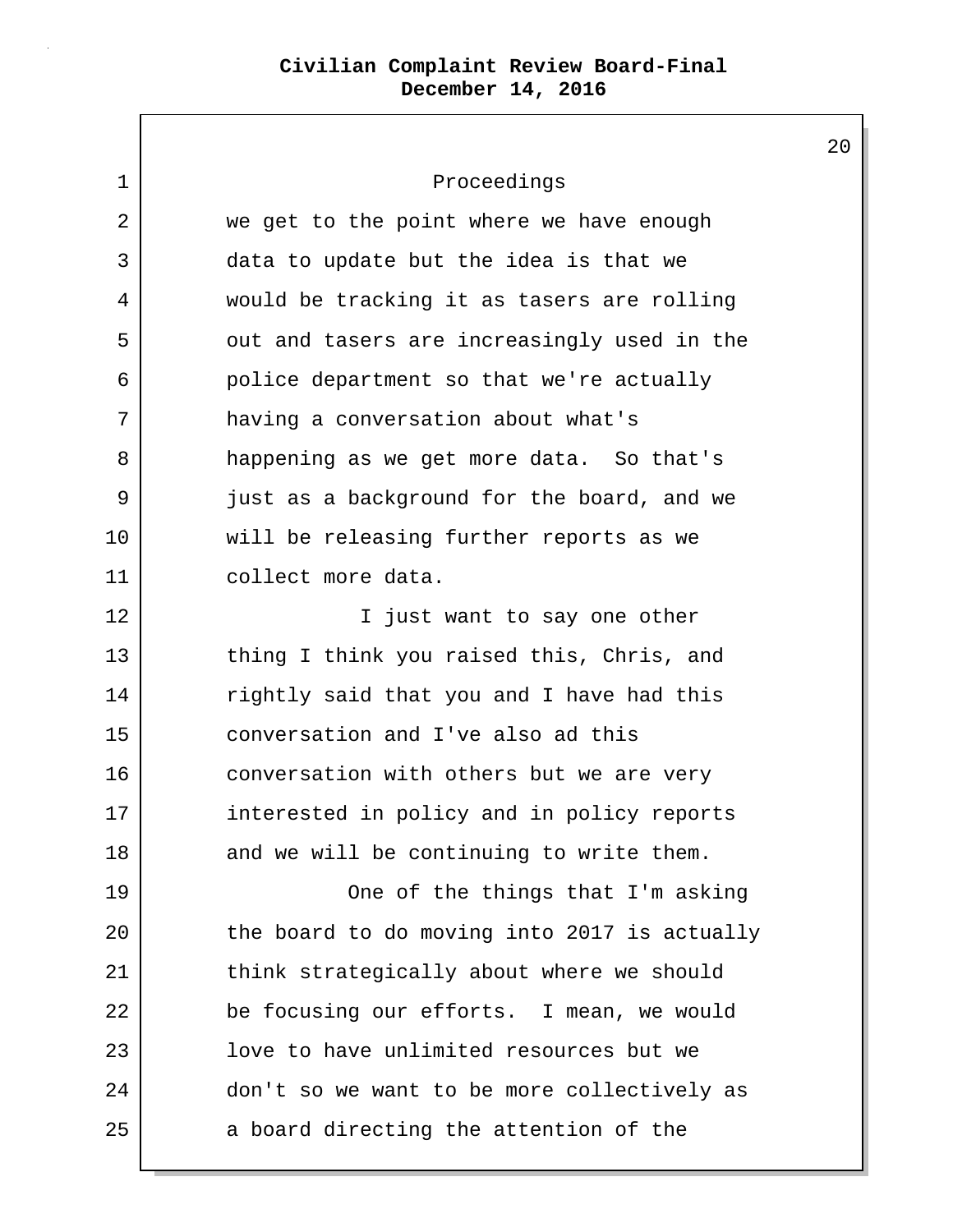21 1 Proceedings 2 staff where we think it's strategic in 3 terms of report writing and policy and 4 that's something we'll be discussing more 5 over time. 6 Do you have any questions 7 Mr. Wood? 8 MR. WOOD: Yes. 9 CHAIR WILEY: Can you come to the 10 mic because we want to capture the meeting. 11 MR. WOOD: I see a lot of 12 statistics that you have and one of the 13 statistics that I don't see that would have 14 been useful for me is the discipline that 15 you recommended against the discipline that 16 actually comes to pass, you know, with the 17 commissioner. I think it would be useful 18 to know, you know, this is -- the board 19 recommended, you know, so many days 20 suspension or so many whatever, and this is 21 what the commissioner turned that into. 22 | Constant in the U.S. of the useful for us to 23 know, you know, because on -- there is a 24 | little bit of it in the report but it 25 doesn't really get into the specifics of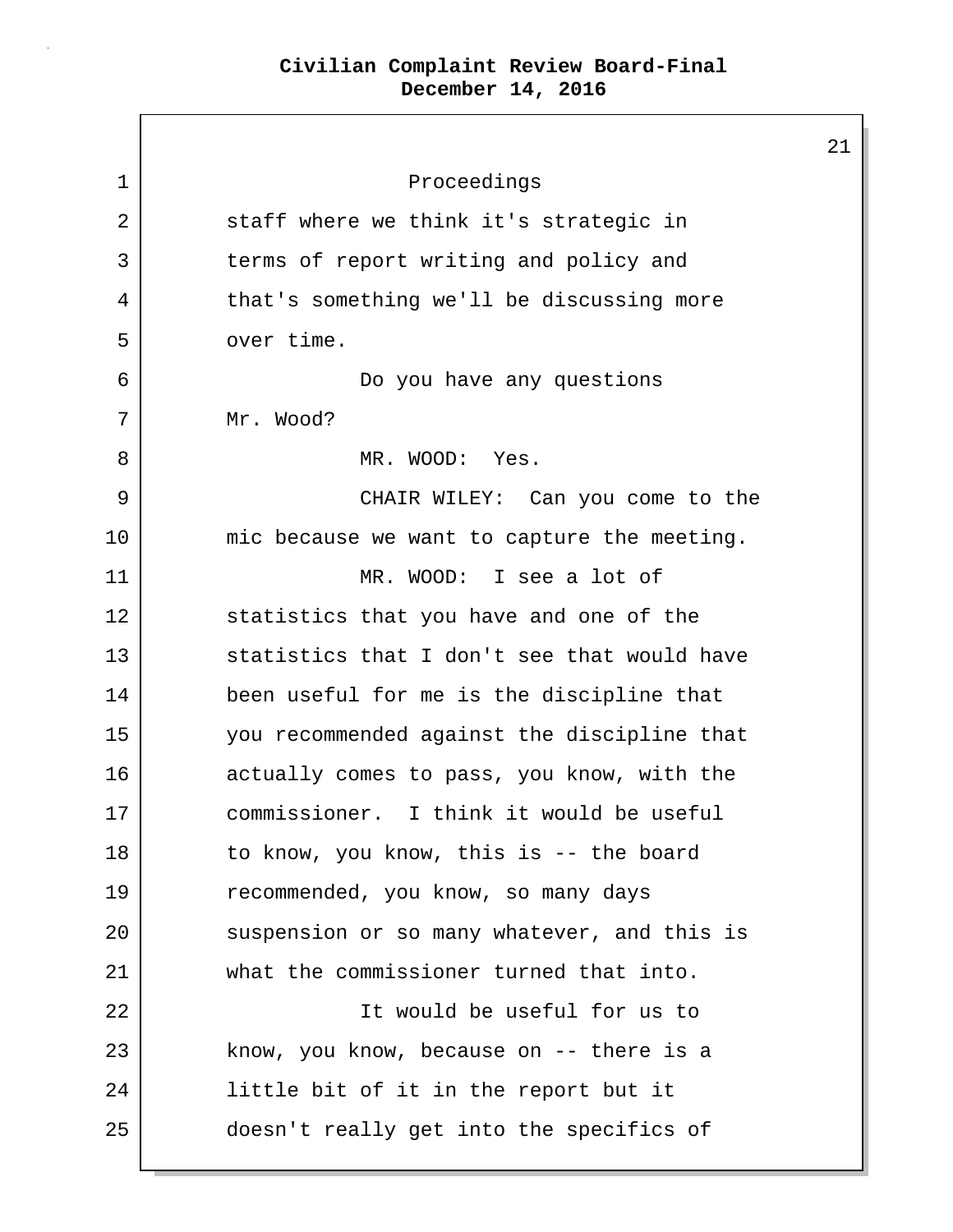$\Gamma$ 

|    |                                             | $\overline{2}$ |
|----|---------------------------------------------|----------------|
| 1  | Proceedings                                 |                |
| 2  | it, if you know what I mean.                |                |
| 3  | CHAIR WILEY: Yes. I believe I               |                |
| 4  | Again, Dr. Charles who compiles the<br>do.  |                |
| 5  | reports is not here. I don't know if you    |                |
| 6  | have anything that you want to say to that, |                |
| 7  | Jon.                                        |                |
| 8  | MR. DARCHE: I think it's                    |                |
| 9  | something we could look at because I'm      |                |
| 10 | fairly certain we give the individual case  |                |
| 11 | information but maybe we should aggregate   |                |
| 12 | it better and we'll look at it as a staff   |                |
| 13 | and $--$                                    |                |
| 14 | MR. WOOD: I want to say it's on             |                |
| 15 | page 28. Yeah, the administrative           |                |
| 16 | prosecution unit. It breaks it down but it  |                |
| 17 | $doesn't --$                                |                |
| 18 | CHAIR WILEY: You mean, say if               |                |
| 19 | there -- how many cases that we had command |                |
| 20 | discipline B and it's a different --        |                |
| 21 | MR. WOOD: Well, more                        |                |
| 22 | specifically, like, the board recommended   |                |
| 23 | this but then actually it ended up being    |                |
| 24 | this. Just to know how much --              |                |
| 25 | CHAIR WILEY: Right. If there's              |                |
|    |                                             |                |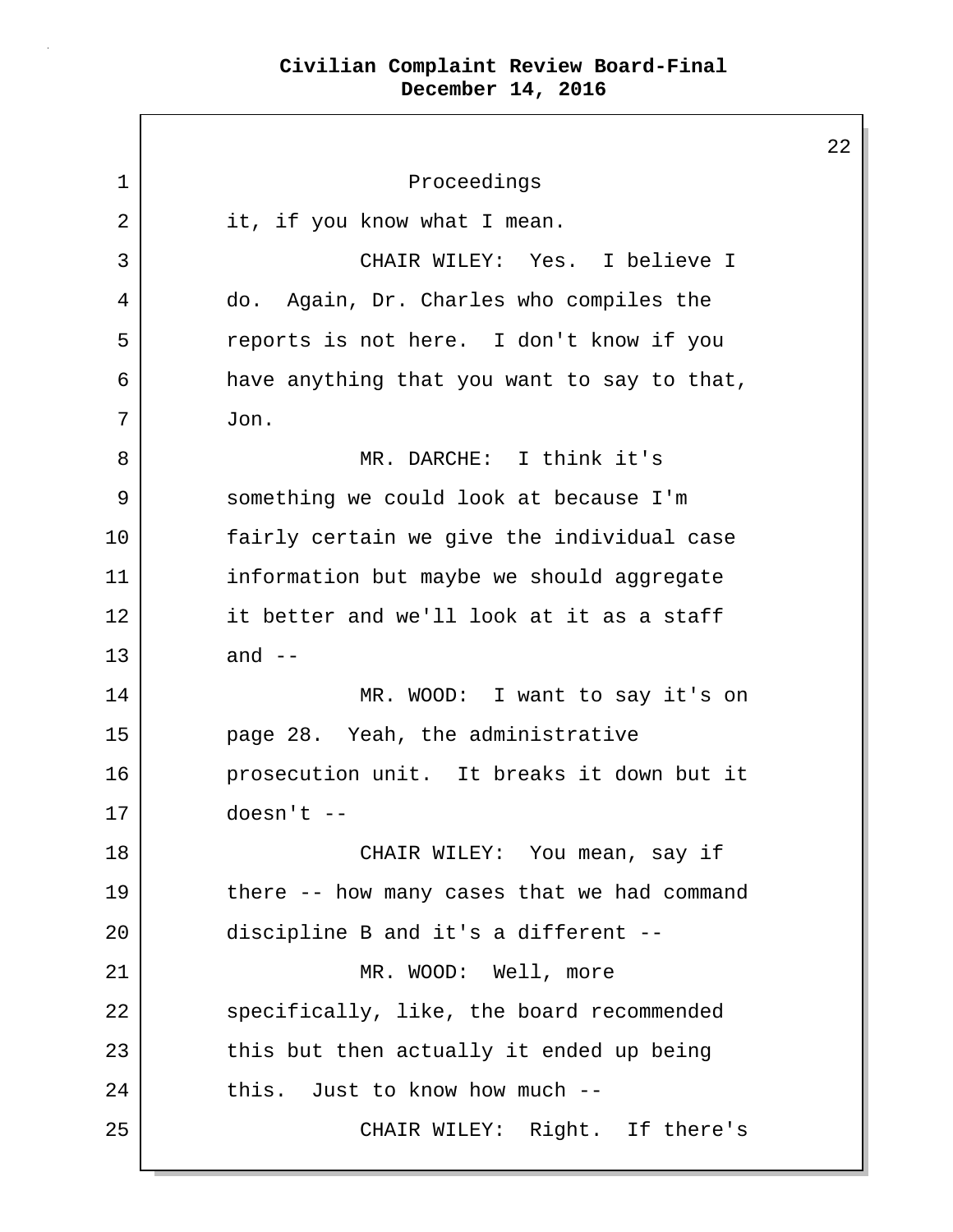$\mathsf{I}$ 

L

|             |                                             | 23 |
|-------------|---------------------------------------------|----|
| $\mathbf 1$ | Proceedings                                 |    |
| 2           | a difference in the actual --               |    |
| 3           | MR. WOOD: Yes.                              |    |
| 4           | CHAIR WILEY: If there's                     |    |
| 5           | discipline, there's a difference in the     |    |
| 6           | actual discipline that's given.             |    |
| 7           | MR WOOD: Yeah, between                      |    |
| 8           | recommendations and discipline.             |    |
| 9           | CHAIR WILEY: I understand.                  |    |
| 10          | Okay. Thank you, that's helpful.            |    |
| 11          | Do we have -- yes, Mr. O'Grady.             |    |
| 12          | Mr. O'Grady, we have a little time so       |    |
| 13          | you're welcome to come just for two         |    |
| 14          | minutes.                                    |    |
| 15          | MR. O'GRADY: I just want to                 |    |
| 16          | point out that Grant's tomb is saying that  |    |
| 17          | Mary Surratt was not allowed to talk to her |    |
| 18          | Roman Catholic priest, however, that Google |    |
| 19          | information says that she drank coffee with |    |
| 20          | the priest all through the night for a      |    |
| 21          | long time.                                  |    |
| 22          | CHAIR WILEY: Thank you,                     |    |
| 23          | Mr. O'Grady.                                |    |
| 24          | We're closing the public                    |    |
| 25          | comment portion of the meeting and turning  |    |
|             |                                             |    |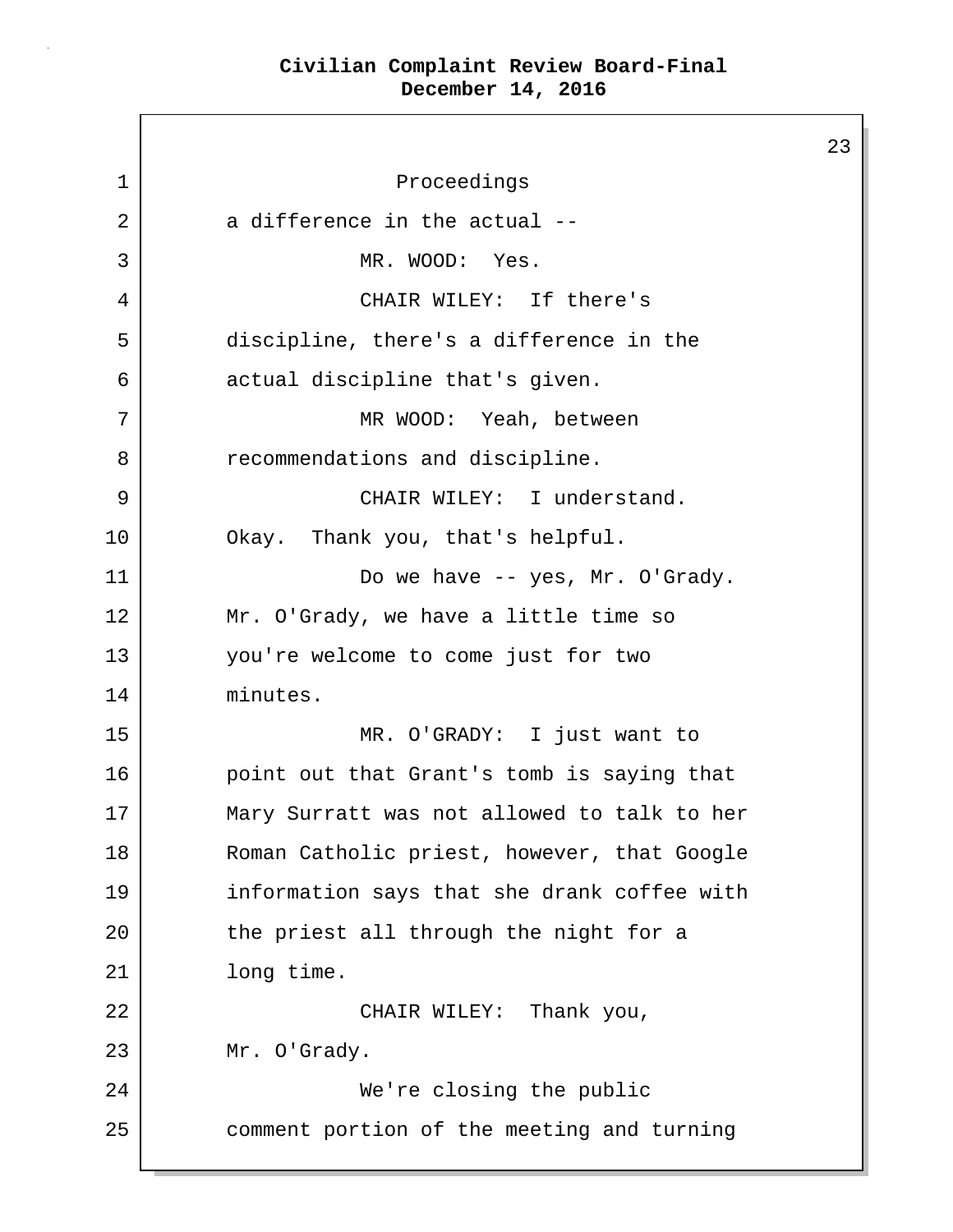24 1 Proceedings 2 to old business. Is there any old 3 business? 4 (No response) 5 CHAIR WILEY: Hearing none. Is 6 there any new business? 7 (No response) 8 CHAIR WILEY: All right. Hearing 9 none, is there a motion to adjourn to 10 executive session? 11 MS. ARCHER: So moved. 12 CHAIR WILEY: Do I have a second? 13 MR. CARCATERRA: Second. 14 CHAIR WILEY: Thank you very much. 15 That closes the public portion of the meeting. 16 Thank you all for coming. We hope to see you in 17 January and at future meetings, and have a 18 | wonderful holiday. 19 (Time noted 6:57 p.m.) 20 21 22 23 24 25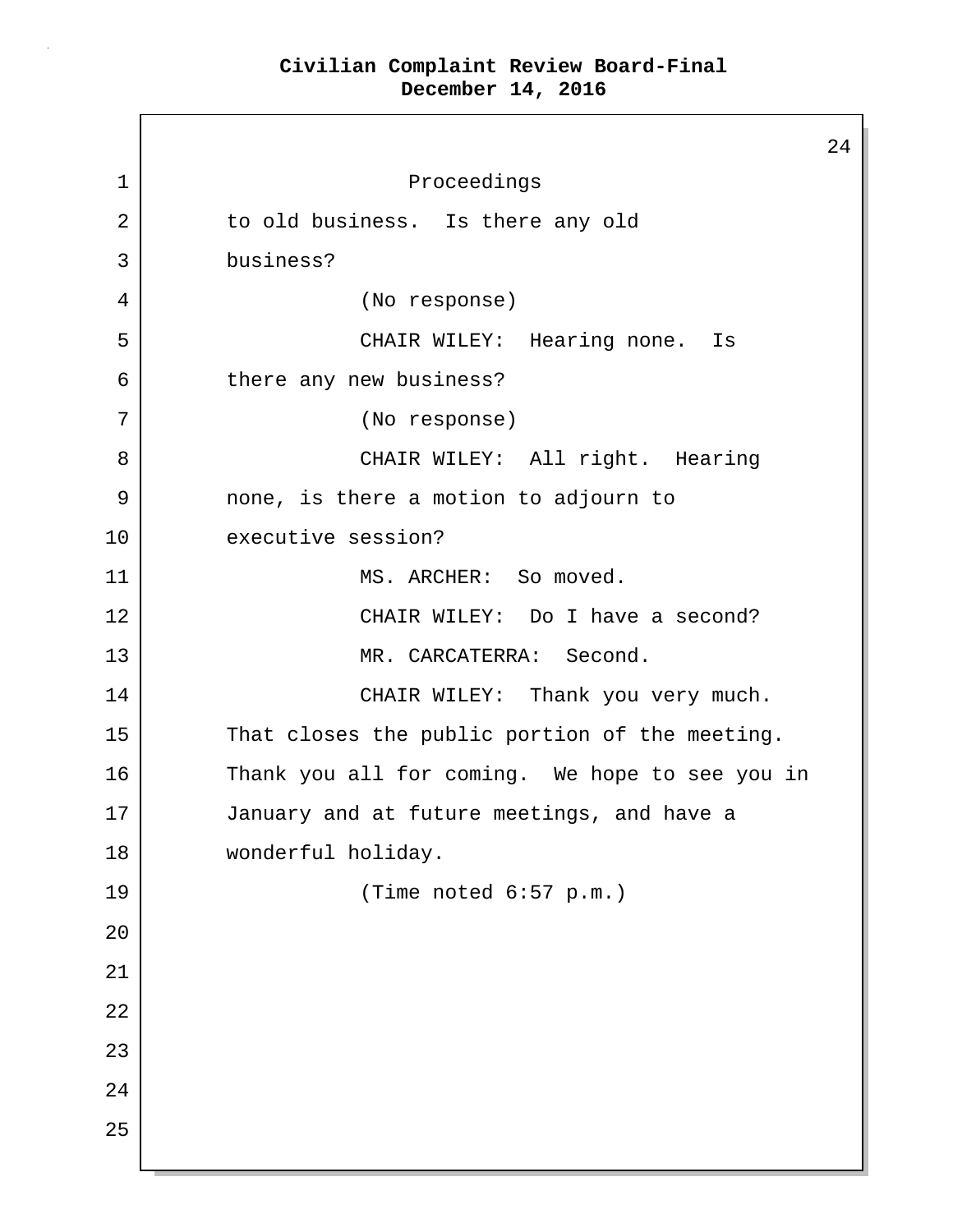|              |                                                     | 25 |  |
|--------------|-----------------------------------------------------|----|--|
| 1            | CERTIFICATE                                         |    |  |
| 2            |                                                     |    |  |
| $\mathsf{3}$ | STATE OF NEW YORK<br>$\left( \right)$               |    |  |
| 4            | $\lambda$<br>$ss.$ :                                |    |  |
| 5            | COUNTY OF KINGS<br>$\mathcal{C}$                    |    |  |
| 6            |                                                     |    |  |
| 7            | I, JOANNA GARCIA, a Notary Public within and        |    |  |
| 8            | for<br>the State of New York, do hereby certify:    |    |  |
| 9            | I reported the proceedings in the                   |    |  |
| 10           | within-entitled matter, and that the foregoing      |    |  |
| 11           | transcript is a true record of such proceedings.    |    |  |
| 12           | I further certify that I am not related to any      |    |  |
| 13           | of the parties to this action by blood or marriage; |    |  |
| 14           | and that I am in no way interested in the outcome   |    |  |
| 15           | of this matter.                                     |    |  |
| 16           | IN WITNESS WHEREOF, I have hereunto set my          |    |  |
| 17           | hand this 16th of December 2016                     |    |  |
| 18           |                                                     |    |  |
| 19           |                                                     |    |  |
| 20           | JOANNA GARCIA                                       |    |  |
| 21           |                                                     |    |  |
| 22           |                                                     |    |  |
| 23           |                                                     |    |  |
| 24           |                                                     |    |  |
| 25           |                                                     |    |  |
|              |                                                     |    |  |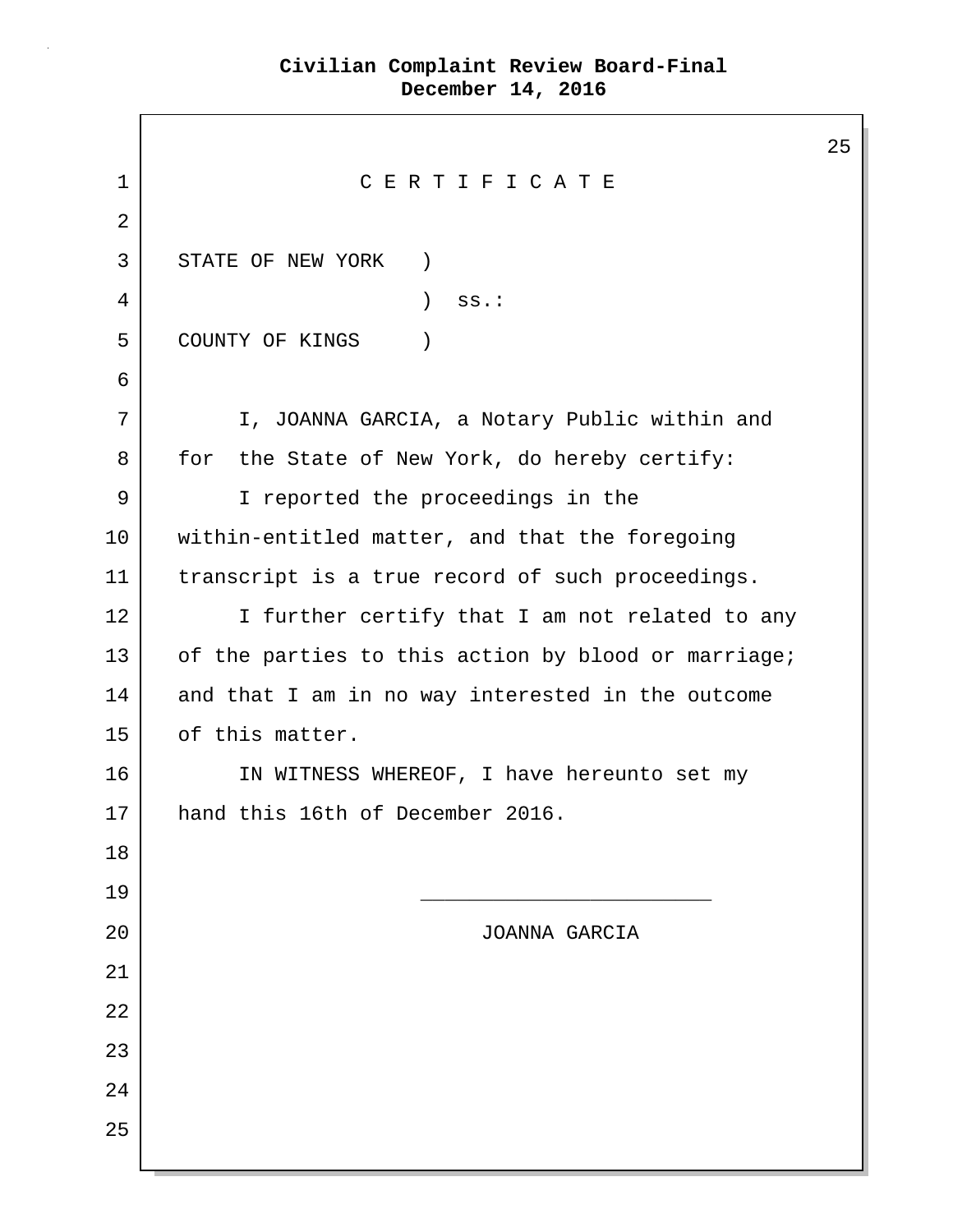$\Gamma$ 

| А                                 | <b>B</b> (2) 1:10 22:20                 | changing $(1)$ 8:5               |
|-----------------------------------|-----------------------------------------|----------------------------------|
|                                   | back (1) 10:20                          | charges (1) 16:15                |
| ability (2) 5:25 9:3              | background (3) 14:5 15:20 20:9          | Charles (2) 19:24 22:4           |
| <b>Abstentions (1) 3:14</b>       | <b>basis (1)</b> 19:24                  | Chorus (1) 3:11                  |
| accomplish (1) 9:16               | believe (2) 19:9 22:3                   | Chris (3) 12:13 14:13 20:13      |
| achievements (1) 8:22             |                                         |                                  |
| acknowledge (2) 3:20 14:12        | benchmarks (1) 8:8                      | <b>Church (1) 1:6</b>            |
| acting (2) 4:16 7:24              | benefically (1) 15:19                   | citizens $(1)$ 8:25              |
| action (1) 25:13                  | better (1) 22:12                        | city (5) 9:2 12:22 14:18,19 15:6 |
| actively (1) 6:15                 | beyond (1) 17:9                         | civil (2) 14:17 15:7             |
| actual (2) 23:2,6                 | <b>Bill (1)</b> 15:15                   | civilian (3) 1:2 9:8 16:20       |
| ad (1) 20:15                      | bit (4) 13:8 14:14 15:20 21:24          | class (1) 9:11                   |
| addition (1) 7:13                 | bittersweet (2) 3:18,19                 | close (1) 7:4                    |
| additional (1) 4:23               | <b>Blasio (1) 15:15</b>                 | closed (3) 7:9,13,16             |
| adjourn (1) 24:9                  | <b>blood (1) 25:13</b>                  | closes (1) 24:15                 |
| administration (1) 14:23          | board (39) 1:2 2:2,5,6,7,8,9,10,11      | closing (2) 9:20 23:24           |
| administrative (1) 22:15          | 2:12, 13, 14, 15 3:3 4: 14, 15 5: 4, 23 | coffee (1) 23:19                 |
|                                   | 6:4,21 9:22,25 10:3,5 13:3,7,10         | collect (1) 20:11                |
| adoption (2) 1:19 3:5             | 13:16 15:19,24 16:6,16 18:17,18         | collectively (1) 20:24           |
| advising (2) 11:4,6               | 20:9,20,25 21:18 22:22                  | come (6) 10:20 16:25 18:13,14    |
| advocate (2) 14:13 15:14          | Booth (1) 11:21                         | 21:9 23:13                       |
| agency (13) 4:8,12,21 7:2,9,13,16 | boroughs $(1)$ 5:5                      | comes (2) 4:12 21:16             |
| 7:25 8:12,20,23 14:2 18:7         |                                         |                                  |
| agency's (1) 8:22                 | breaks (1) 22:16                        | coming (2) 16:22 24:16           |
| agenda (2) 1:17 14:22             | <b>brief (2)</b> 3:18 6:19              | command (1) 22:19                |
| aggregate (1) 22:11               | bright $(1)$ 9:10                       | commander (2) 5:16,17            |
| ago (1) 16:17                     | bring (2) 13:10 15:21                   | comment (3) 1:22 10:8 23:25      |
| agree (1) 15:17                   | bringing $(1)$ 13:21                    | commissioner (2) 21:17,21        |
| agreed (1) 4:6                    | <b>Bronx (1) 6:5</b>                    | commitment (2) 3:24 9:13         |
| allegations (1) 9:18              | <b>Brooklyn (1)</b> 5:13                | committed (2) 19:6,22            |
| allowed (1) 23:17                 | build (2) 8:14,21                       | communities (1) 5:7              |
| Alvarez (3) 11:3,3,6              | <b>business (5)</b> 1:23,24 24:2,3,6    | community (3) 5:21,24 6:3        |
| amount (2) 16:4 19:3              |                                         | companion $(1)$ 15:12            |
| analyze (1) 14:11                 | C                                       | compare (1) 17:22                |
| <b>Angela (1) 2:6</b>             | $C(2)$ 25:1,1                           | compiles (1) 22:4                |
|                                   | call (2) 1:18 3:3                       | complainant (1) 7:19             |
| announcement (1) 6:12             | campaign (1) 14:24                      | <b>COMPLAINT (1) 1:2</b>         |
| announcing (1) 6:9                | capture (1) 21:10                       | complaints (4) 6:7 7:3 19:17,18  |
| answer (1) 10:17                  | Carcaterra (3) 2:11 3:7 24:13           | concern (1) 16:19                |
| anybody (1) 12:6                  | case (7) 11:5,7 15:12,12,13,16          | concerned (4) 16:24 17:16 18:5,8 |
| apologize (1) 13:5                | 22:10                                   | concerns $(1)$ 6:2               |
| apparently (1) 17:16              | caseload (1) 14:3                       | concert (1) 11:9                 |
| appeal (1) 15:15                  |                                         | conduct (1) 8:13                 |
| appears (1) 18:8                  | cases (14) 5:12 7:4,5,7,14,18,18        |                                  |
| apply (1) 14:11                   | 7:20 14:3 16:14 17:9 19:8,10            | conference (1) 11:25             |
| approximately (1) 7:5             | 22:19                                   | confident (1) 8:19               |
| APU (2) 4:10 12:16                | category (1) 7:19                       | congratulation (1) 12:15         |
| Archer (2) 2:15 24:11             | Catholic (2) 11:25 23:18                | conscious (1) 18:9               |
| area (1) 6:6                      | CCRB (11) 3:4,21,24 4:7 5:12 9:4        | consult (1) 8:17                 |
| arrive (1) 15:21                  | 9:10 13:21 16:5,23 17:6                 | continue (2) 8:10 9:6            |
| asking (2) 14:6 20:19             | <b>CCRB's (1)</b> 8:24                  | continuing $(1)$ 20:18           |
| attacked (1) 11:17                | certain (1) 22:10                       | contribute (1) 4:4               |
| attempted (1) 7:15                | certify (2) 25:8,12                     | contributed (1) 15:17            |
| attention (1) 20:25               | Chair (28) 1:20 3:2,8,10,12,14,16       | controversial (2) 17:25 18:10    |
| available (2) 7:22 19:5           | 6:21 9:21,23 10:15,19,24 12:8,12        | convening (1) 6:15               |
| aware (1) 13:2                    | 12:21 18:15 21:9 22:3,18,25 23:4        | conversation (4) 5:22 20:7,15,16 |
|                                   | 23:9,22 24:5,8,12,14                    | conversations (3) 5:6,20 6:8     |
| Aye (1) 3:9                       | <b>Chairperson (2) 1:12 2:4</b>         | copy (1) 12:11                   |
| ayes (1) 3:11                     | changed (1) 18:25                       | <b>Corporation (2) 11:13,14</b>  |
|                                   | changes (1) 15:18                       | correctly (1) 19:13              |
| В                                 |                                         |                                  |
|                                   |                                         |                                  |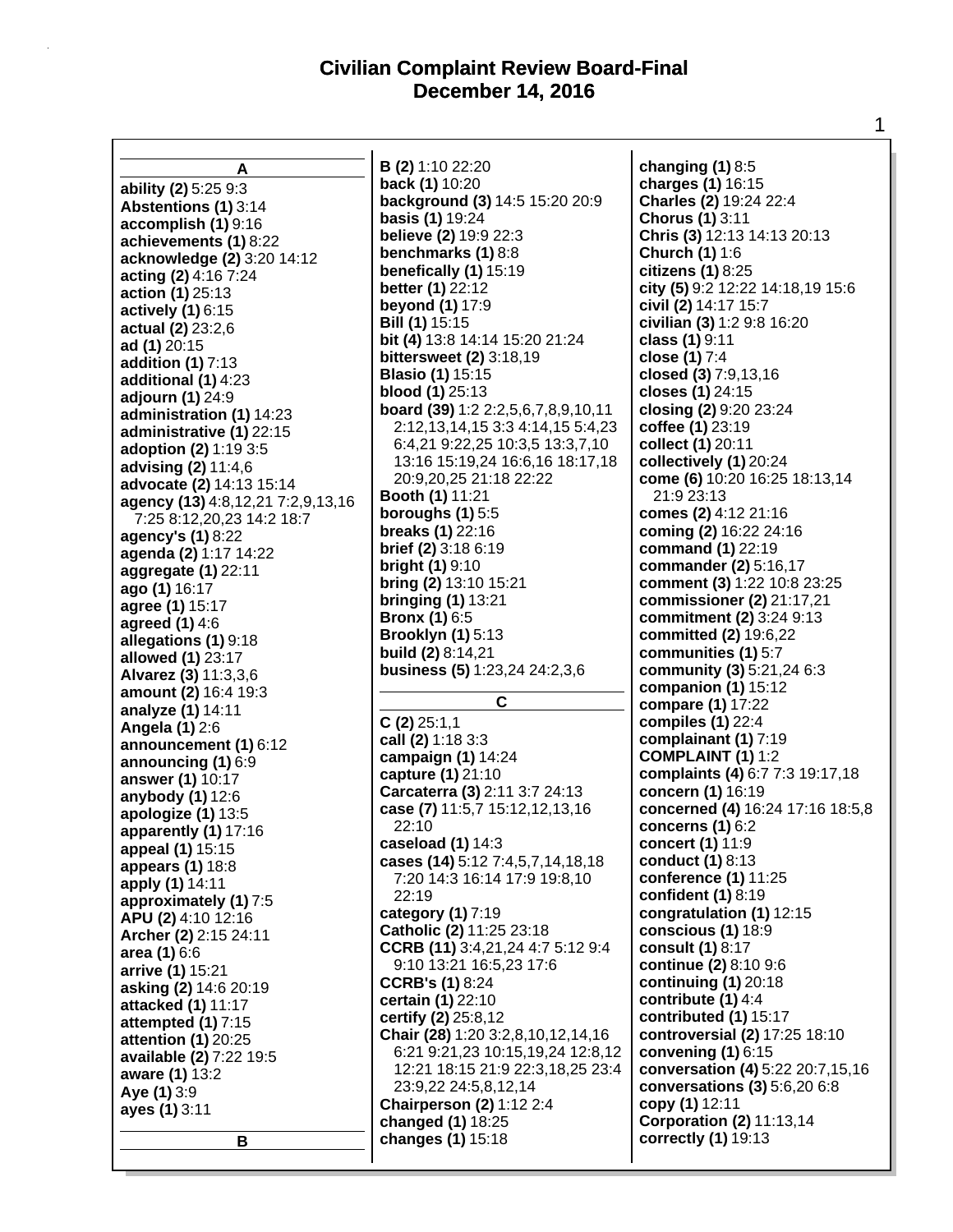| Counsel (2) 11:13,14                                     | Е                                  | four (1) 7:8                         |
|----------------------------------------------------------|------------------------------------|--------------------------------------|
| <b>COUNTY (1) 25:5</b>                                   | <b>E</b> (4) 1:10,10 25:1,1        | Frank (1) 2:13                       |
| couple (1) 18:17                                         | earlier (1) 14:18                  | Frederick (1) 2:9                    |
| course (1) 14:21                                         | Eason (1) 2:10                     | front (2) 18:2,3                     |
| courtyard (1) 11:18                                      | eduction (1) 8:22                  | full (6) 4:13 7:9,16,21 9:25 10:4    |
| creation $(1)$ 8:16                                      | effort (3) 5:3 10:4 18:9           | fully (1) 19:5                       |
| critical (1) 18:11                                       | efforts (1) 20:22                  | further (3) 16:25 20:10 25:12        |
| criticizing (1) 16:4                                     | either (2) 7:14,16                 | future (3) 9:10 18:13 24:17          |
| current (1) 5:15                                         | election (1) 13:6                  |                                      |
| cut (1) 8:8                                              | element (2) 11:5,7                 | G                                    |
|                                                          | elements (1) 14:7                  | GARCIA (2) 25:7,20                   |
| D                                                        | embezzled (1) 11:12                | gathered (1) 9:4                     |
| $D(2)$ 1:12 2:4                                          | encourage (1) 18:12                | general (1) 5:9                      |
| Darche (6) 1:13 2:18 4:6 6:20                            | ended (1) 22:23                    | getting (2) 12:19 13:25              |
| 12:17 22:8                                               | enforcement (1) 9:9                | give (1) 22:10                       |
| data (10) 9:2,4 18:23,24,25 19:3,23                      | engagement (1) 8:23                | given (2) 6:24 23:6                  |
| 20:3,8,11                                                |                                    | go (3) 10:21 15:7 19:3               |
| daughter (1) 11:8                                        | ensure (1) 8:11                    | goals (1) 7:23                       |
| Davie (1) 2:9                                            | enthusiasm (1) 9:13                | going (3) 3:25 4:3 6:17              |
| days (1) 21:19                                           | entire (1) 6:23                    | gonna (2) 10:16 16:5                 |
| daytime (1) 12:2                                         | entitled (1) 11:16                 | Good (2) 3:2 12:14                   |
| de (1) 15:15                                             | Esq (9) 1:12,13 2:4,5,6,7,12,15,18 | Google (2) 12:6 23:18                |
| Deborah (1) 2:15                                         | evening (2) 3:2 12:14              | government (2) 12:22 14:18           |
| December (4) 1:4 3:3 5:3 25:17                           | excited (1) 3:22                   | Grant (4) 11:20,22,23 12:5           |
| decision $(1)$ 10:5                                      | executive (10) 1:13,21 2:18 3:21   | Grant's (3) 11:19 12:4 23:16         |
| decrease (1) 7:5                                         | 4:7 6:19 7:24 10:2 17:21 24:10     | grateful (1) 3:23                    |
| Dent (3) 11:20,23 12:5                                   | exonerated (1) 7:12                | gratitude (1) 4:14                   |
| department (2) 18:11 20:6                                | expect (1) 17:10                   | great (2) 3:16 8:23                  |
|                                                          | expeditious (1) 8:14               |                                      |
|                                                          |                                    |                                      |
| deputy (1) 14:20                                         | expressed (1) 5:18                 | ground (1) 13:25                     |
| Derek (1) 10:12                                          | eyes (1) 6:12                      | guess (1) 16:3                       |
| develop (1) 14:22                                        | F                                  | Η                                    |
| developer (4) 11:12, 15, 15, 17                          |                                    | Hall (1) 14:19                       |
| difference (2) 23:2,5<br>different (3) 14:14 19:14 22:20 | F (3) 1:10 2:11 25:1               |                                      |
|                                                          | fact (1) 17:16                     | hand (3) 15:7,8 25:17                |
| diligently $(1)$ 4:8<br><b>Dinkins (1) 14:25</b>         | fact-finder (1) 14:15              | hanging (2) 12:2,2                   |
|                                                          | facts (2) 14:11 18:17              | happened (1) 19:7                    |
| directing (1) 20:25                                      | fair (2) 4:13 16:4                 | happening (2) 5:6 20:8               |
| director (9) 1:13,21 2:18 3:21 4:7<br>6:14,19 7:24 10:2  | fairly (3) 5:16 9:17 22:10         | Harvard $(1)$ 4:2                    |
|                                                          | far (2) 7:8,15                     | hear (3) 13:14, 15, 15               |
| discipline (8) 16:19,21 21:14,15<br>22:20 23:5,6,8       | favor (1) 3:10                     | heard (1) 17:5<br>Hearing (2) 24:5,8 |
| discussing (1) 21:4                                      | feels (1) 17:24                    | help (2) 10:4 14:21                  |
| discussion (2) 17:19 19:21                               | feet (1) 13:25                     | helped (2) 8:8 15:3                  |
| discussions (1) 5:14                                     | felt (1) 11:16                     | helpful (3) 5:23,24 23:10            |
| diverse (1) 9:2                                          | Fernandez (1) 2:6                  | hereunto (1) 25:16                   |
| division $(1)$ 8:6                                       | final $(1)$ 18:22                  | hide (1) 18:10                       |
| docket (1) 7:3                                           | finalized (1) 19:11                | high (2) 6:7 18:23                   |
| doing (2) 9:25 19:14                                     | find (2) 9:6 14:15                 | history (2) 15:2 18:19               |
| doubling (1) 13:11                                       | <b>Fine (1) 10:19</b>              | hold (1) 19:16                       |
| Dr (2) 19:24 22:4                                        | first (3) 5:3 10:11,17             | holiday (1) 24:18                    |
| draft (2) 18:19,21                                       | Floyd (2) 15:12,16                 | hope (4) 5:24 10:5 14:9 24:16        |
| drafted (1) 17:23                                        | focusing (1) 20:22                 | hopefully (1) 6:5                    |
| drank (1) 23:19                                          | follow-up (1) 5:21                 | housing (1) 15:13                    |
| Dunn (8) 12:13,14,18,24 13:13,19                         | foregoing (1) 25:10                |                                      |
| 15:22 16:3                                               | form (1) 11:4<br>former (1) 5:16   |                                      |
| Dwyer (2) 2:13 3:9                                       | forward (6) 4:24 10:7 15:25 16:7,8 | i.e (1) 11:13                        |
|                                                          | 16:12                              | idea (1) 20:3                        |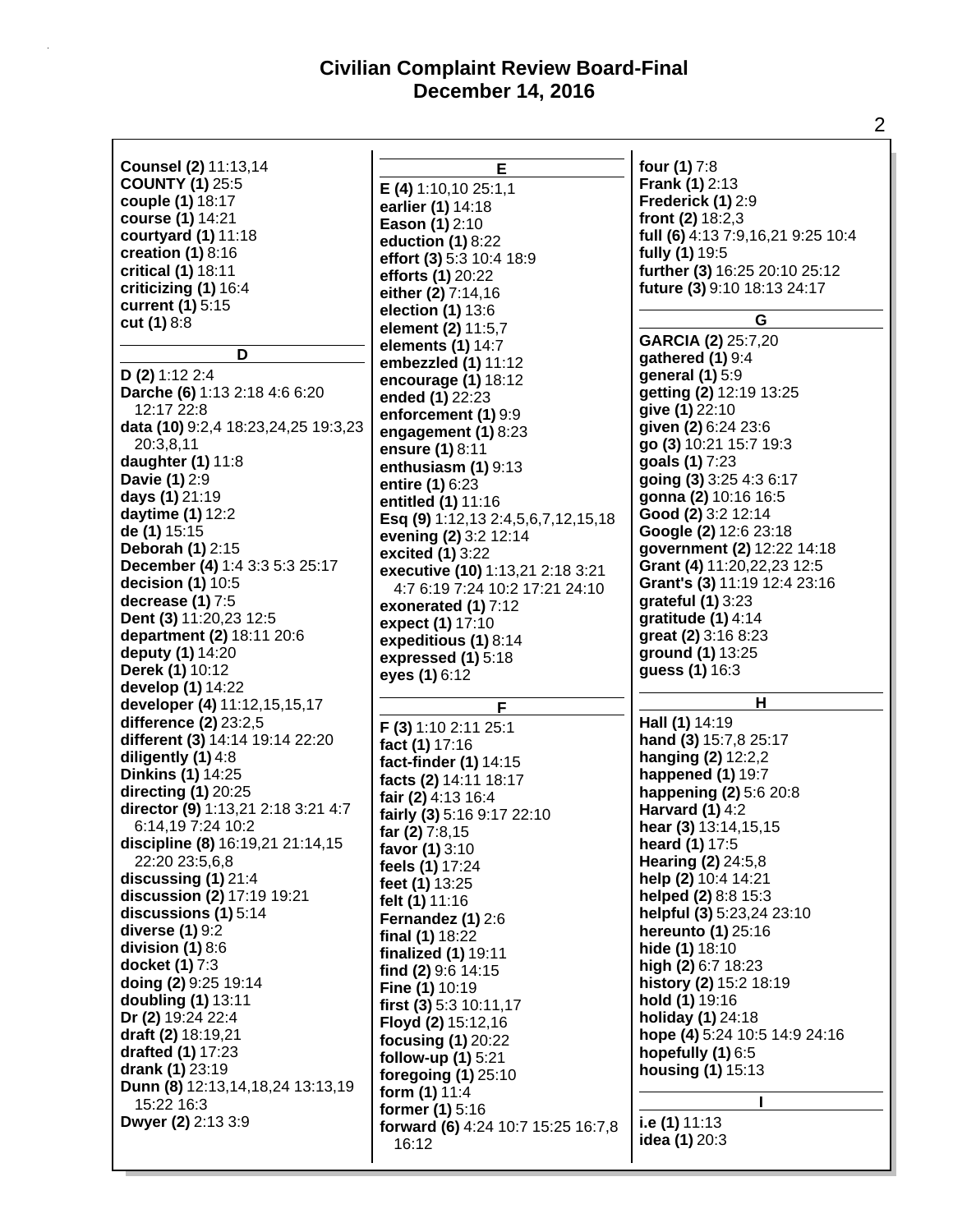| <b>impacting (1) 15:19</b>         | KINGS (1) 25:5                      | 6:5 10:9 13:5 21:10 23:25 24:15   |
|------------------------------------|-------------------------------------|-----------------------------------|
| impartially (1) 9:17               | knocked (1) 13:6                    | meetings (2) 5:4 24:17            |
| implementation (1) 8:8             | know (15) 3:25 6:13 10:11 12:6      | member (12) 2:5,6,7,8,9,10,11,12  |
| implemented (1) 14:25              | 13:19 15:11 21:16,18,18,19,23       | 2:13,14,15 13:16                  |
| important (5) 4:20 9:8,16 17:24    | 21:23 22:2,5,24                     | members (4) 2:2 9:21 13:7 18:18   |
| 19:21                              | knowledge (1) 4:12                  | memory (2) 19:9,14                |
| impressed (1) 9:12                 | known (2) 11:5,7                    | mention (1) 17:4                  |
| impressive (1) 8:4                 |                                     | mentioned (2) 15:23 16:23         |
| improvement (1) 8:3                |                                     | met (1) 11:14                     |
| improvements (1) 8:15              | largest (1) 7:19                    | mic (1) 21:10                     |
| include (2) 7:24 8:16              | Laughter (1) 12:23                  | <b>Mickens (1) 11:2</b>           |
| including (3) 14:19,23 15:11       | law (5) 4:2 9:9 13:12 14:8,11       | <b>Mina (1) 3:20</b>              |
| increasingly (1) 20:5              | lead (1) 10:4                       | minutes (4) 1:19 3:5 5:2 23:14    |
| indicated (1) 11:11                | leading (2) 4:9,11                  | misconduct (2) 9:19 16:21         |
| individual (2) 17:9 22:10          | leaked (2) 17:15 18:20              | missing (1) 13:5                  |
| information (5) 11:20,22 12:4      | learned (2) 14:10 17:13             | mission (2) 8:24 9:17             |
| 22:11 23:19                        | lecturer $(1)$ 4:2                  | mix (1) 17:9                      |
| initial $(1)$ 5:3                  | left (1) 3:22                       | model (1) 8:3                     |
| initiated (1) 7:2                  | letter (2) 11:4,6                   | money (1) 11:16                   |
| initiative (1) 9:3                 | level (2) 16:19,21                  | month (2) 7:3,6                   |
| innovative (2) 9:5,6               | likes (2) 13:14,15                  | month's (1) 13:4                  |
| intended (1) 9:24                  | Lindsay (1) 2:10                    | monthly (1) 16:13                 |
|                                    |                                     | months (1) 7:8                    |
| interest (2) 13:9 17:6             | list (1) 10:12                      |                                   |
| interested (3) 12:7 20:17 25:14    | little (5) 13:8 14:14 15:20 21:24   | motion (2) 3:6 24:9               |
| interesting (1) 18:5               | 23:12                               | move (1) 10:7                     |
| interim (6) 1:13,21 2:18 4:7,10    | <b>location (1) 6:10</b>            | moved (2) 3:7 24:11               |
| 6:18                               | long (2) 17:14 23:21                | moving (1) 20:20                  |
| investigate (1) 9:18               | look (7) 5:2 15:25 16:12 17:21 19:3 |                                   |
| investigating (1) 17:9             | 22:9,12                             | N                                 |
|                                    |                                     |                                   |
| investigation (2) 7:17 19:11       | looking (6) 4:24 5:9 16:7,8 17:20   | N(1)2:15                          |
| investigations (8) 4:11 7:9,10 8:2 | 18:5                                | named (2) 11:3,10                 |
| 8:6,11,13,18                       | lot (4) 4:12,22 17:6 21:11          | nationally (1) 4:4                |
| investigative $(3)$ 8:3,7,9        | love (1) 20:23                      | neck (1) 12:3                     |
| investigators (1) 9:12             |                                     | need (2) 8:21 9:16                |
| invited (1) 5:18                   | M                                   | never (1) 12:22                   |
| involved (1) 15:10                 | mail (1) 11:4                       | new (19) 1:7,7,24 3:22 5:16 9:5,6 |
| <b>Irish (1)</b> 11:10             | maintaining (1) 7:25                | 9:11 10:2 13:3,7,16,23 14:9 16:6  |
| issue (3) 9:8 19:20,20             | major (1) 15:18                     | 16:6 24:6 25:3,8                  |
| issued (1) 17:13                   | majority $(1)$ 5:12                 | night (1) 23:20                   |
| issues (3) 14:16 15:10 17:8        | male (1) 11:9                       | nigree (2) 11:12,15               |
| <b>issuing (1) 17:6</b>            | <b>Malik (1) 3:21</b>               | Nina (1) 11:2                     |
|                                    | manner (1) 8:14                     | non-profit (1) 12:25              |
| J                                  | manual $(1)$ 8:7                    | <b>Notary (1) 25:7</b>            |
| J(1)2:13                           | <b>Marbre (1) 2:8</b>               | note (1) 16:10                    |
| January (2) 6:4 24:17              | marriage (1) 25:13                  | noted (1) 24:19                   |
| <b>JOANNA (2) 25:7,20</b>          | Martin (2) 11:8,8                   | November (1) 7:4                  |
| jobs (1) 12:19                     | Mary (5) 11:20, 23, 23 12: 3 23: 17 | number (3) 6:7 19:12,13           |
| John (5) 2:7 11:21 13:3,3,6        | Maryann (2) 11:9,17                 | numbers (2) 16:25 19:19           |
| Jon (6) 4:6,8,16 12:15 16:7 22:7   | matter (2) 25:10,15                 |                                   |
| <b>Jonathan (2)</b> 1:13 2:18      | Maya (3) 1:12 2:4 17:4              | O                                 |
| <b>Joseph (1) 2:14</b>             | mayor (2) 14:20,24                  | O(1)1:10                          |
| Julia (3) 11:19,23 12:5            | mean (3) 20:22 22:2,18              | O'Grady (10) 10:25 11:2,8,8 12:9  |
| June (1) 18:24                     | mechanic (1) 11:10                  | 12:10 23:11,12,15,23              |
|                                    | mediated (1) 7:14                   | obviously (2) 10:5 12:21          |
| Κ                                  | mediation (2) 7:15,17               | office (1) 5:4                    |
| keep (1) 6:12                      | Medley (1) 6:16                     | officers (1) 16:20                |
| kind (1) 13:9                      | meeting (12) 1:3,17 3:3 5:18,23,24  | Okay (6) 10:19,23 12:12,14 15:22  |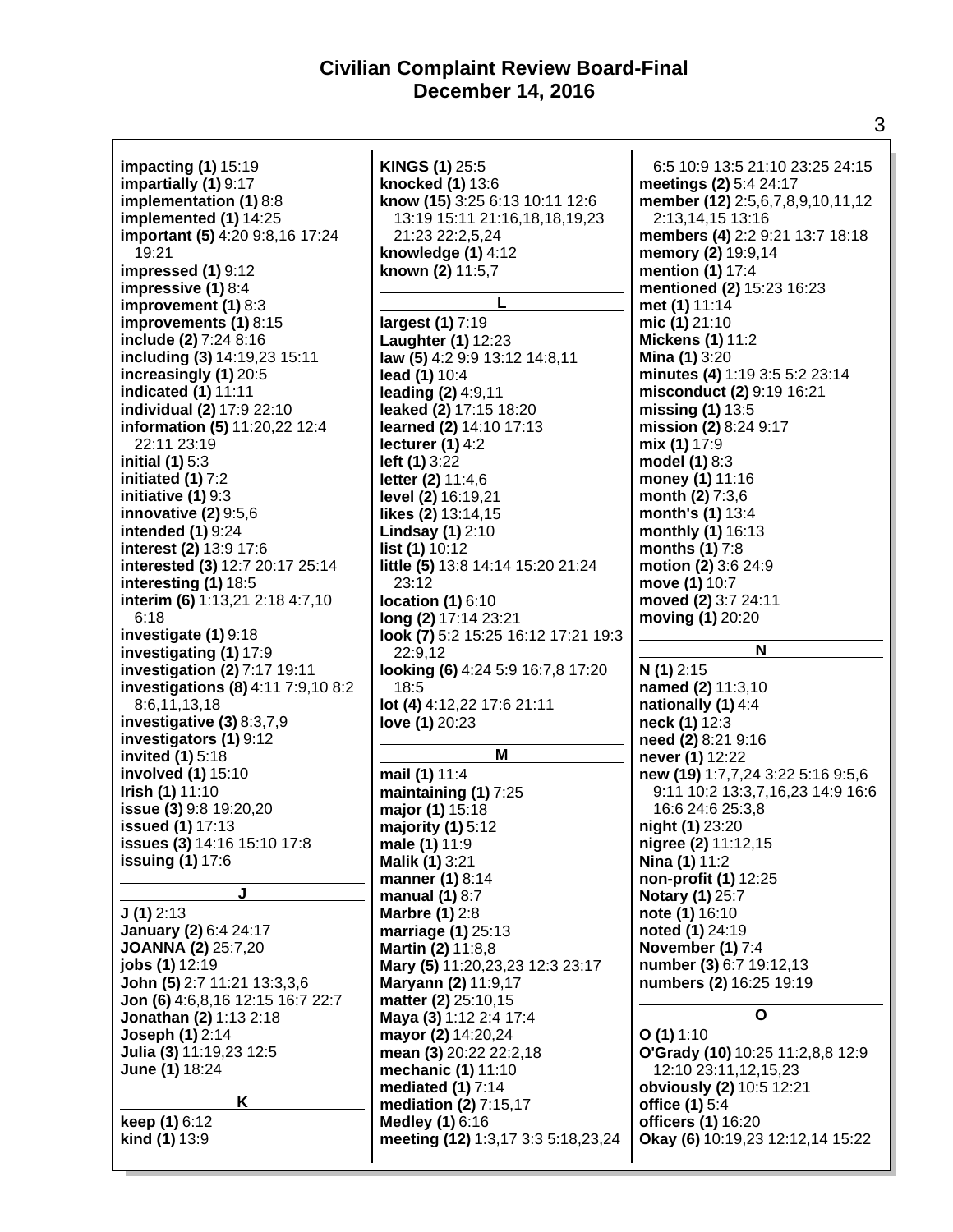| 23:10                              | <b>PRESENT (1) 2:2</b>              | releasing (1) 20:10                |
|------------------------------------|-------------------------------------|------------------------------------|
| old (3) 1:23 24:2,2                | press (3) 17:15,18 18:24            | relevant (1) 14:8                  |
| open (4) 6:12 7:3,7 8:18           | prevented (1) 11:24                 | remaining (1) 7:18                 |
|                                    |                                     |                                    |
| opportunities (1) 3:23             | priest (3) 11:25 23:18,20           | remedies (1) 15:16                 |
| opportunity (2) 14:21 15:14        | prior (1) 14:22                     | report (21) 1:20,21 3:18 6:19 7:21 |
| opposed (1) 3:12                   | proceedings (25) 1:8 3:1 4:1 5:1    | 16:13 17:13,20,22,23 18:2,3,4,16   |
| order (3) 1:18 3:3 6:7             | 6:1 7:1 8:1 9:1 10:1 11:1 12:1      | 18:20 19:2,4,7,8 21:3,24           |
| orientation (1) 13:24              | 13:1 14:1 15:1 16:1 17:1 18:1       | reported (3) 18:23,25 25:9         |
| originally (1) 17:23               | 19:1 20:1 21:1 22:1 23:1 24:1       | reports (7) 17:7 18:8,13,24 20:10  |
| outcome (1) 25:14                  | 25:9,11                             | 20:17 22:5                         |
| outline (1) 18:16                  | process (1) 14:10                   | represent (1) 15:14                |
| outreach (1) 6:14                  | professor (1) 13:12                 | resources (1) 20:23                |
| outside (1) 5:4                    | progress (1) 7:25                   | response (4) 3:13,15 24:4,7        |
| overall (2) 19:13,18               | prosecution (1) 22:16               | responsibility (1) 6:22            |
| overhaul (1) 8:6                   | prosecutors (1) 8:17                | results (1) 5:19                   |
| oversight (3) 9:8 13:9,22          | proud (1) 15:8                      | review (2) 1:2 14:3                |
|                                    | provided (2) 11:22 12:4             | right (3) 12:24 22:25 24:8         |
| P                                  | provides (1) 11:20                  | rightly (1) 20:14                  |
|                                    |                                     |                                    |
| $p.m(2)$ 1:5 24:19                 | public (23) 1:3,17,22 8:18,22 9:3,7 | rights (2) 14:17 15:7              |
| page (1) 22:15                     | 9:13,25 10:8 13:15 14:20,22 15:5    | role (2) 4:16 13:20                |
| paid (1) 12:19                     | 15:7,14 17:7,19 19:5,20 23:24       | rolling (1) 20:4                   |
| part (2) 10:9 17:14                | 24:15 25:7                          | Roman (2) 11:25 23:18              |
| participation (1) 15:25            | publicly (2) 18:20,23               | rope (2) 12:2,3                    |
| particular (1) 5:7                 | <b>Puma (1) 2:14</b>                | running (1) 12:16                  |
| particularly (1) 16:24             | put (1) 17:17                       |                                    |
| parties (1) 25:13                  | putting (2) 10:3 18:7               | S                                  |
| partners (1) 11:22                 |                                     | S-C-A-M-U-S (1) 11:11              |
| pass (1) 21:16                     | Q                                   | sacrifice (1) 8:12                 |
| <b>Peguero (1) 2:12</b>            | quality (3) 8:11, 12, 19            | safety (4) 14:20,22 15:5,7         |
| people (1) 15:9                    | quest (1) 8:13                      | <b>Salvatore (1) 2:11</b>          |
| percent (10) 7:6,7,11,12,12,17,21  | question (2) 13:18 19:25            | sat (1) 9:11                       |
| 16:16,18 19:17                     | questions (5) 6:2 10:13,18,22 21:6  | saying (1) 23:16                   |
| percentage (2) 16:14,17            |                                     | says (1) 23:19                     |
| percolating (1) 17:14              | R                                   | Scamus (2) 11:10,11                |
| period (1) 4:11                    | R (2) 1:10 25:1                     | search (1) 9:25                    |
|                                    |                                     |                                    |
| person (1) 10:12                   | racial (2) 11:5,7                   | second (4) 3:8 17:3 24:12,13       |
| perspective (2) 13:10,20           | racially (1) 11:18                  | <b>Secondly (1) 14:16</b>          |
| phase (1) 15:16                    | raise (1) 5:25                      | sector (1) 12:25                   |
| phenomenal (1) 15:4                | raised (1) 20:13                    | see (7) 10:21 16:14 18:2 19:15     |
| phenomenon (1) 13:2                | Ramon (1) 2:12                      | 21:11,13 24:16                     |
| placed (1) 12:3                    | read (1) 10:17                      | seen (1) 19:10                     |
| platform (1) 14:24                 | realize (1) 13:4                    | senior (1) 4:9                     |
| please (2) 6:11 10:11              | really (4) 4:19 5:9 15:4 21:25      | sent (1) 11:4                      |
| pleased $(1)$ 4:5                  | reason (2) 5:14 6:6                 | serves (1) 19:9                    |
| plumbing (1) 11:9                  | recall (1) 19:13                    | service (1) 9:14                   |
| point (2) 20:2 23:16               | receive (1) 9:15                    | services (1) 8:25                  |
| points (1) 18:23                   | receives $(1)$ 5:12                 | serving (1) 7:23                   |
| police (5) 9:18 13:9,22 18:11 20:6 | receiving (1) 16:20                 | session (1) 24:10                  |
| policing (5) 5:7,8 6:3,9 14:17     | recognize (1) 16:5                  | set (1) 25:16                      |
| policy (6) 17:7,8,8 20:17,17 21:3  | recommendations (2) 16:22 23:8      | sex (1) 11:21                      |
| portion (2) 23:25 24:15            | recommended (4) 16:15 21:15,19      | share (1) 5:19                     |
| position (1) 13:22                 | 22:22                               | sharing (1) 8:24                   |
| posted (1) 19:4                    |                                     | sheet (1) 10:10                    |
|                                    | record (1) 25:11                    |                                    |
| posting (1) 10:6                   | regular (1) 19:23                   | Siegal (6) 2:7 13:3,11,17,23 16:2  |
| practiced (1) 14:8                 | related (1) 25:12                   | sign (1) 10:11                     |
| precinct (3) 5:15,15,17            | release (2) 17:18 19:23             | sign-up (1) 10:9                   |
| precincts (1) 5:11                 | released (2) 17:22 19:2             | site (1) 6:13                      |
|                                    |                                     |                                    |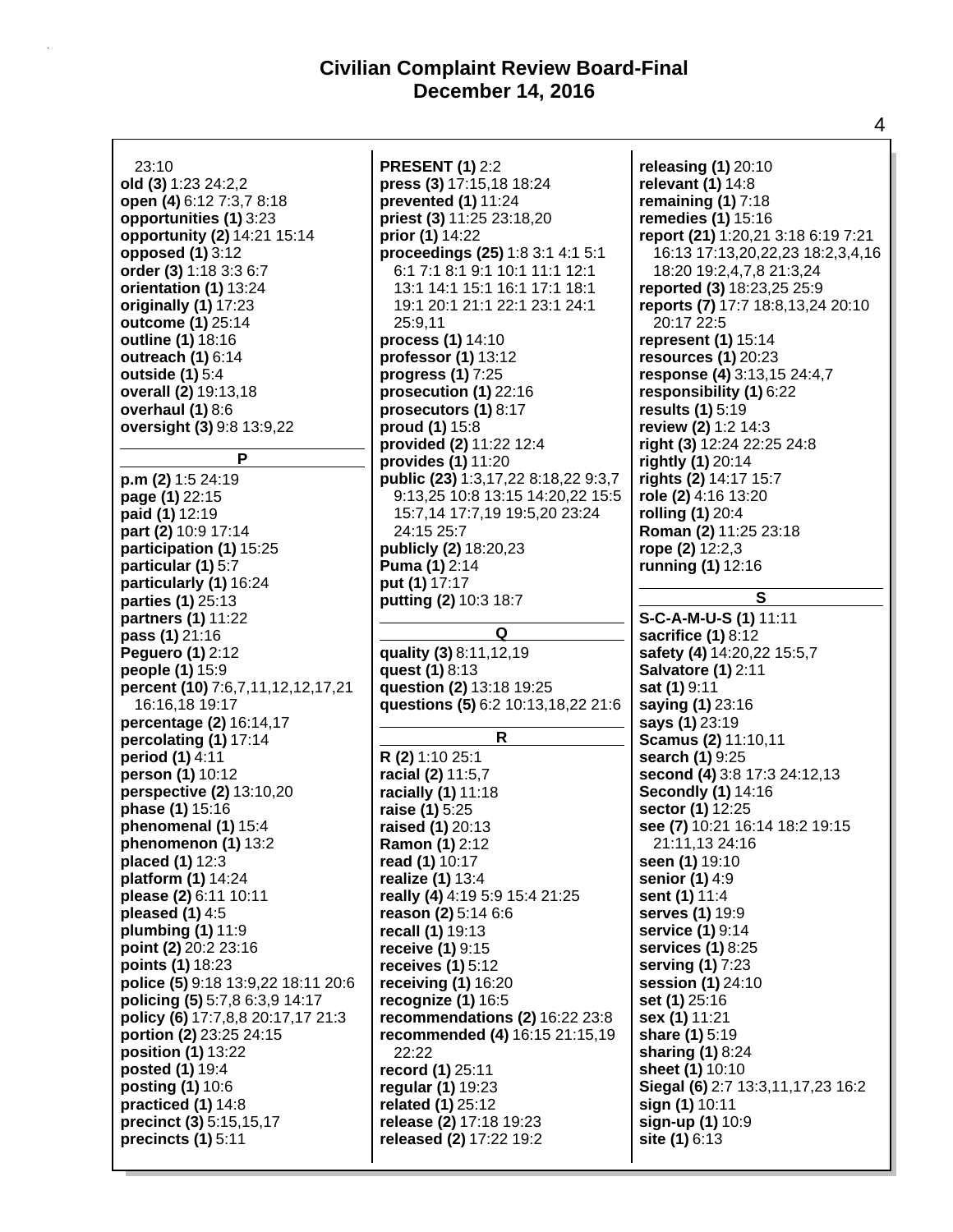**small (2)** 19:12,19 **sorry (1)** 10:15 **sort (1)** 18:22 **speak (1)** 10:10 **specifically (2)** 5:10 22:22 **specifics (1)** 21:25 **speed (1)** 8:2 **spelling (1)** 11:11 **spend (1)** 16:4 **ss (1)** 25:4 **staff (11)** 4:18,18,21,22,23 6:23 9:22 13:14 16:6 21:2 22:12 **Stahly-Butts (1)** 2:8 **start (2)** 3:4 15:3 **started (2)** 5:13 15:3 **starts (1)** 16:22 **State (2)** 25:3,8 **statistical (1)** 7:21 **statistics (2)** 21:12,13 **stay (1)** 15:10 **stepped (1)** 4:19 **steps (1)** 8:10 **stint (1)** 14:18 **stop (1)** 6:17 **strategic (1)** 21:2 **strategically (1)** 20:21 **Street (1)** 1:6 **strides (1)** 8:24 **strong (1)** 16:18 **structure (1)** 8:5 **stuff (1)** 12:5 **subcommittee (1)** 10:3 **subdued (1)** 11:24 **substantially (1)** 8:9 **substantiated (1)** 7:10 **succeeded (1)** 11:3 **suggest (1)** 4:25 **summary (1)** 17:21 **summer (1)** 17:15 **support (3)** 4:14 6:24 9:22 **sure (1)** 9:14 **Surratt (4)** 11:21,23,24 23:17 **Surratt's (1)** 12:3 **suspect (1)** 14:13 **suspension (1)** 21:20 **T T (2)** 25:1,1 **take (2)** 4:15 8:10 **taken (2)** 4:22 17:25 **talk (1)** 23:17 **talked (2)** 16:7 17:4 **talking (1)** 17:7 **tantamount (1)** 15:6 **targeted (1)** 6:8 **taser (5)** 17:13 18:16 19:7,8,18 **tasers (2)** 20:4,5

**team (1)** 4:9 **tell (1)** 17:12 **tells (1)** 15:2 **terms (8)** 13:21 14:5,16 15:5 16:11 16:12,13 21:3 **thank (19)** 3:16 4:16,17,23 6:16,20 6:21,23 9:20,23 10:7 12:8,12 16:2 18:15 23:10,22 24:14,16 **thing (3)** 9:24 17:3 20:13 **things (8)** 4:2,3 16:11,12 17:25 18:10 19:6 20:19 **think (19)** 4:13 5:22 13:15 14:6,7 15:2,17,18 16:17 17:19 18:6 19:12,16,20 20:13,21 21:2,17 22:8 **three (2)** 4:9 5:11 **thrilled (1)** 15:24 **time (10)** 4:11,19 8:9 12:16 13:16 16:4 21:5 23:12,21 24:19 **times (1)** 16:3 **tomb (3)** 11:19 12:4 23:16 **tonight (2)** 3:18 13:4 **tools (1)** 9:15 **tracking (1)** 20:4 **training (2)** 8:16 9:15 **transcript (2)** 1:8 25:11 **transition (1)** 4:20 **transparency (1)** 9:2 **tried (1)** 15:10 **true (1)** 25:11 **trust (1)** 12:18 **trusting (1)** 6:22 **trying (1)** 13:25 **turn (2)** 6:18 10:8 **turnaround (1)** 15:5 **turned (1)** 21:21 **turning (1)** 23:25 **two (6)** 8:4 12:19 14:7 16:10,17 23:13 **U Ulysse (1)** 11:19 **uncooperative (1)** 7:20 **understand (2)** 14:2 23:9 **unfortunately (2)** 18:19,21 **unfounded (1)** 7:11 **unit (2)** 8:17 22:16 **unlimited (1)** 20:23 **update (2)** 19:23 20:3 **use (2)** 8:17 9:4 **useful (3)** 21:14,17,22 **V victim (1)** 7:19 **view (2)** 9:4 18:9 **volume (1)** 19:25

**W want (10)** 3:19 8:10 16:10 17:3 20:12,24 21:10 22:6,14 23:15 **wants (1)** 10:10 **Ward (1)** 10:13 **wasn't (1)** 11:16 **way (6)** 4:18 17:11 18:4,6,14 25:14 **ways (3)** 9:5,7 16:7 **we'll (3)** 10:7 21:4 22:12 **we're (3)** 4:24 20:6 23:24 **we've (1)** 15:23 **website (4)** 7:22 17:17 19:4,15 **weekend (1)** 17:17 **weeks (1)** 6:25 **welcome (3)** 4:6 13:6 23:13 **whatnot (2)** 14:4,17 **WHEREOF (1)** 25:16 **Wiley (27)** 1:12 2:4 3:2,8,10,12,14 3:16 9:23 10:15,19,24 12:8,12,21 18:15 21:9 22:3,18,25 23:4,9,22 24:5,8,12,14 **Wilkes (1)** 11:21 **willing (1)** 4:15 **within-entitled (1)** 25:10 **witness (2)** 7:20 25:16 **woman (1)** 11:3 **wonderful (2)** 3:25 24:18 **Wood (12)** 10:14,14,15,16,23 21:7 21:8,11 22:14,21 23:3,7 **words (1)** 5:8 **work (6)** 4:23 8:19 9:7,14 12:25 15:19 **worked (4)** 4:8 12:22 15:9,23 **working (3)** 6:14 14:19 15:11 **workings (1)** 14:2 **write (1)** 20:18 **writing (2)** 14:23 21:3 **written (1)** 18:3 **X X (2)** 1:2,6 **Y Yeah (4)** 12:10 13:23 22:15 23:7 **year (4)** 7:14,15 10:6 17:2 **year-to-date (1)** 16:15 **years (7)** 4:9 8:4,15 9:5 14:9 15:3 16:17 **Yoon (1)** 2:5 **York (5)** 1:7,7 14:9 25:3,8 **Youngik (1)** 2:5 **Z 0 1**